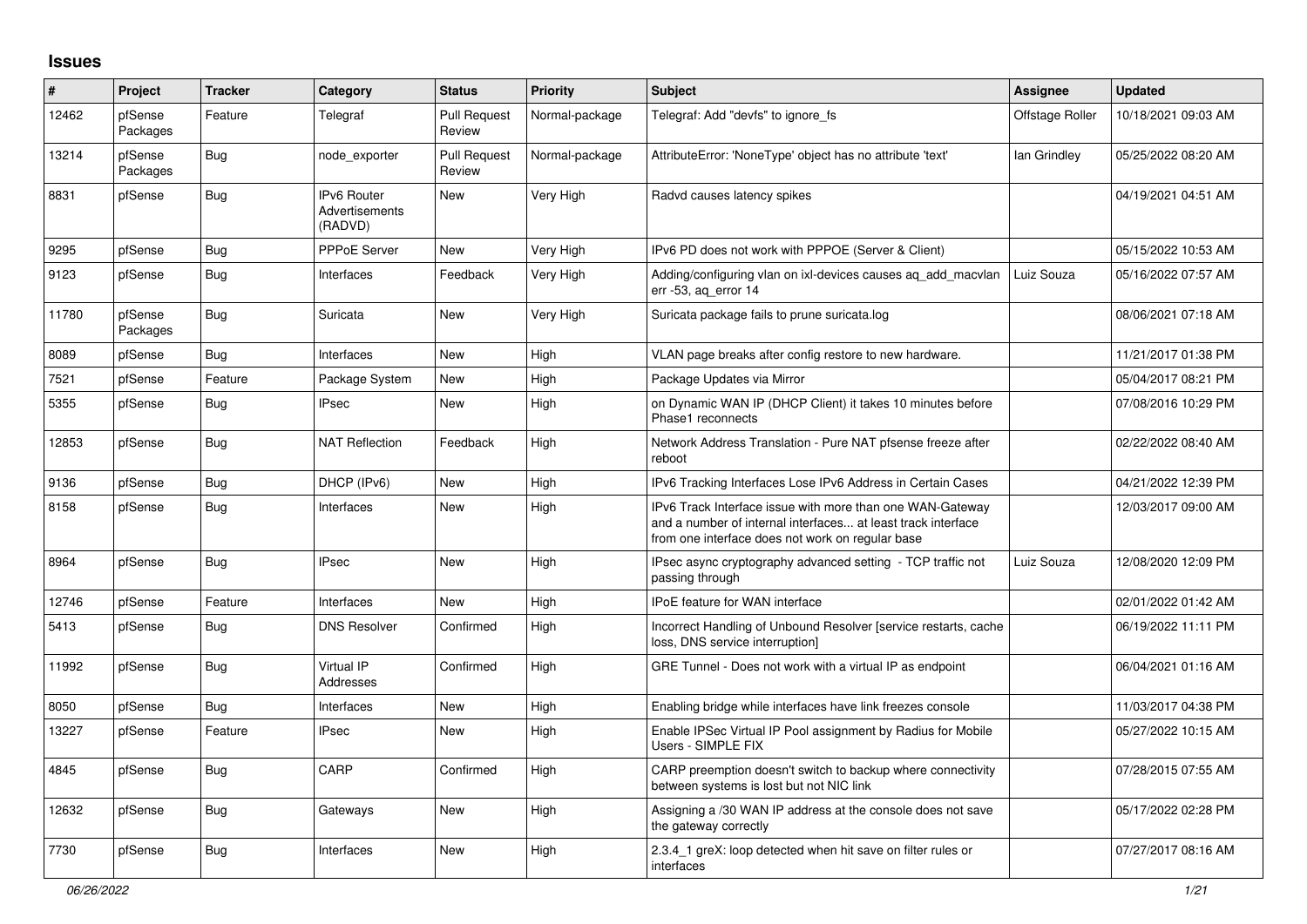| $\pmb{\#}$ | Project             | <b>Tracker</b> | Category    | <b>Status</b>                 | <b>Priority</b> | Subject                                                                                                   | <b>Assignee</b>       | <b>Updated</b>      |
|------------|---------------------|----------------|-------------|-------------------------------|-----------------|-----------------------------------------------------------------------------------------------------------|-----------------------|---------------------|
| 12520      | pfSense<br>Packages | Feature        | Squid       | <b>New</b>                    | High            | [Squid] - Allow or Deny Mappings from IP/Host/GeoIP sources                                               |                       | 11/12/2021 02:13 PM |
| 12608      | pfSense<br>Packages | Bug            | WireGuard   | New                           | High            | WireGuard tunnels monitored by dpinger causing system to stop<br>routing completely in certain situations | Christian<br>McDonald | 12/16/2021 03:14 PM |
| 12354      | pfSense<br>Packages | Todo           | haproxy     | Feedback                      | High            | Update haproxy-devel to mitigate CVE-2021-40346                                                           | <b>Viktor Gurov</b>   | 05/12/2022 08:50 AM |
| 9046       | pfSense<br>Packages | Feature        | Telegraf    | New                           | High            | telegraf feature request                                                                                  |                       | 02/18/2019 03:38 PM |
| 7388       | pfSense<br>Packages | Bug            | Suricata    | New                           | High            | Suricata does not property recognize MTU for PPPOE<br>interfaces                                          |                       | 03/15/2017 05:17 AM |
| 12732      | pfSense<br>Packages | Bug            | squidguard  | New                           | High            | Squid https filtering squidguard acl target list - erratic behaviour                                      |                       | 01/26/2022 09:11 AM |
| 12979      | pfSense<br>Packages | Bug            | Snort       | <b>Pull Request</b><br>Review | High            | Snort Rules Update Process Using Deprecated FreeBSD<br>Subdirectory Name                                  | <b>Bill Meeks</b>     | 03/24/2022 09:02 AM |
| 6988       | pfSense<br>Packages | Bug            | Snort       | <b>New</b>                    | High            | SNORT Package PHP memory error                                                                            |                       | 06/28/2018 10:00 PM |
| 13179      | pfSense<br>Packages | Feature        | pfBlockerNG | <b>New</b>                    | High            | Search based on CIDR                                                                                      |                       | 05/17/2022 09:45 AM |
| 10760      | pfSense<br>Packages | Bug            | <b>BIND</b> | <b>New</b>                    | High            | pfSense BIND 9.14.12 server terminates due to assertion failure                                           |                       | 07/11/2020 04:53 PM |
| 9724       | pfSense<br>Packages | Bug            | pfBlockerNG | New                           | High            | pfblockerng-firewall-filter-service-will-not-start                                                        |                       | 09/05/2019 06:32 AM |
| 10252      | pfSense<br>Packages | Bug            | pfBlockerNG | New                           | High            | pfblockerng-devel                                                                                         |                       | 02/11/2020 05:18 PM |
| 12932      | pfSense<br>Packages | Feature        | pfBlockerNG | New                           | High            | pfblockerng per user whitelist                                                                            |                       | 03/11/2022 11:08 AM |
| 13180      | pfSense<br>Packages | Bug            | pfBlockerNG | New                           | High            | High CPU Utilization with pfb_filter <sup>[]</sup> since PfBlockerNG update<br>to devel 3.1.0_4           |                       | 06/14/2022 08:00 AM |
| 8438       | pfSense<br>Packages | Bug            | haproxy     | New                           | High            | haproxy: can't use ACL for cert with http-response actions                                                |                       | 05/24/2018 01:12 PM |
| 11135      | pfSense<br>Packages | Bug            | haproxy     | Feedback                      | High            | HAproxy OCSP reponse crontab bug                                                                          | <b>Viktor Gurov</b>   | 09/10/2021 11:51 AM |
| 11158      | pfSense<br>Packages | Bug            | <b>FRR</b>  | New                           | High            | <b>FRR Prefix Lists</b>                                                                                   |                       | 12/30/2020 04:55 PM |
| 11936      | pfSense<br>Packages | <b>Bug</b>     | <b>FRR</b>  | Incomplete                    | High            | FRR does not connect BGP when using password                                                              |                       | 05/19/2021 08:12 AM |
| 11534      | pfSense<br>Packages | Regression     | FreeRADIUS  | New                           | High            | FreeRADIUS EAP anonymous connection forbidden<br>out-of-tunnel                                            |                       | 07/14/2021 02:32 AM |
| 8513       | pfSense<br>Packages | Bug            | FreeRADIUS  | New                           | High            | Freeradius 3.x Idap problem                                                                               |                       | 02/18/2019 05:22 PM |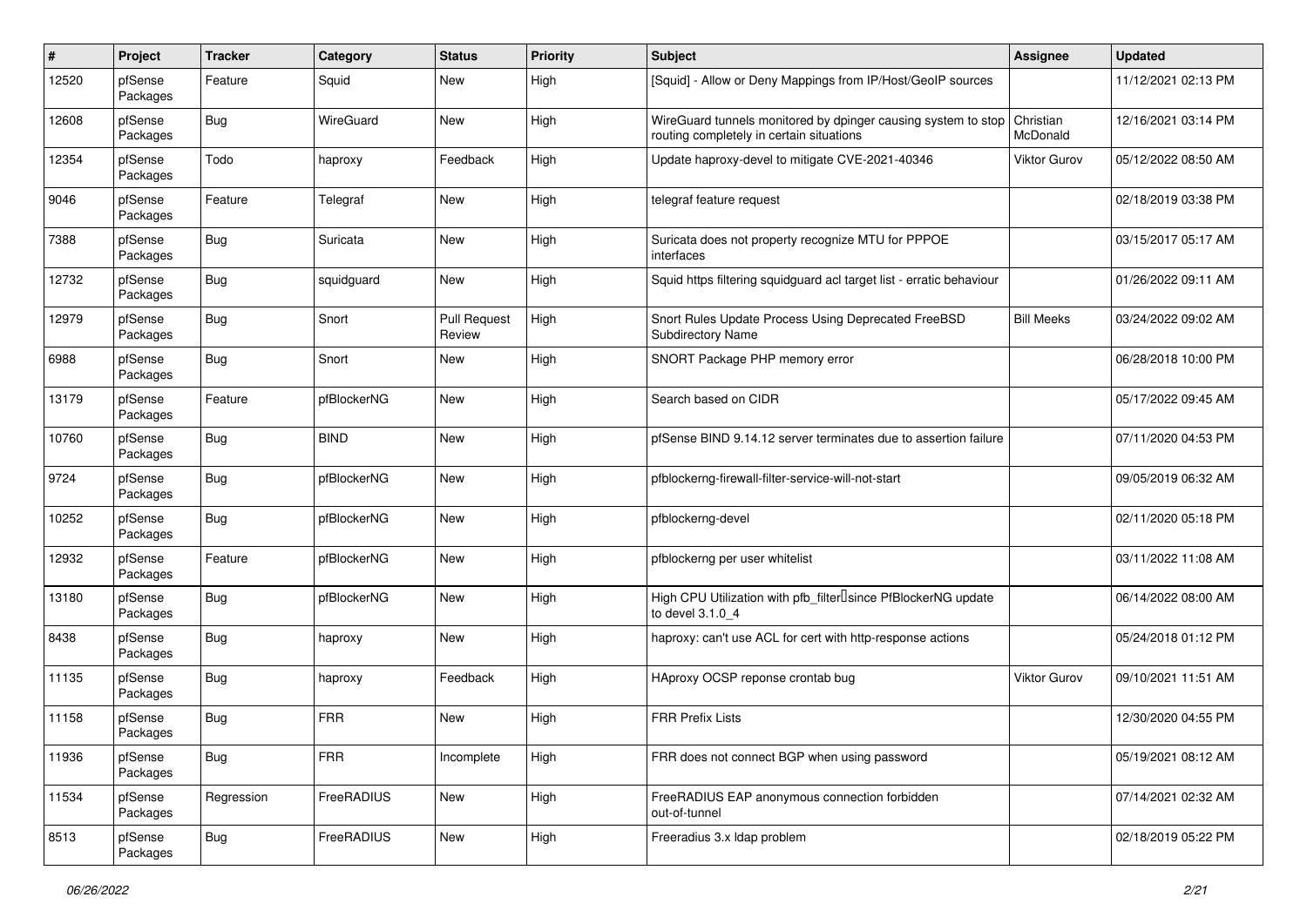| ∦     | <b>Project</b>      | <b>Tracker</b> | Category           | <b>Status</b> | <b>Priority</b> | <b>Subject</b>                                                                                                       | Assignee              | <b>Updated</b>      |
|-------|---------------------|----------------|--------------------|---------------|-----------------|----------------------------------------------------------------------------------------------------------------------|-----------------------|---------------------|
| 11563 | pfSense<br>Packages | Bug            | <b>BIND</b>        | New           | High            | BIND GUI writes TXT records > 255 characters                                                                         |                       | 02/27/2021 07:11 AM |
| 11572 | pfSense<br>Packages | Bug            | pfBlockerNG        | New           | High            | Auto created firewall rules have IPv4 as protocol only - even for<br>IPv6 lists.                                     |                       | 06/25/2022 10:59 AM |
| 12160 | pfSense<br>Packages | Regression     | syslog-ng          | Feedback      | High            | An invalid configuration is generated when choosing TLS as the<br>default protocol                                   | Jim Pingle            | 07/23/2021 03:27 PM |
| 13183 | pfSense Plus        | Regression     | Dashboard          | Feedback      | High            | ZFS module is loaded on systems without ZFS                                                                          | Christian<br>McDonald | 05/23/2022 10:11 AM |
| 12607 | pfSense Plus        | Bug            | Hardware / Drivers | New           | High            | Instability with Snort Inline with AWS Instances                                                                     |                       | 01/10/2022 09:03 PM |
| 13253 | pfSense             | Bug            | DHCP (IPv6)        | New           | Normal          | 'dhcp6c' is not restarted when applying settings when multiple<br>WANs are configured for DHCP6                      |                       | 06/06/2022 02:58 PM |
| 12367 | pfSense             | Todo           | Installer          | New           | Normal          | ZFS: Do not show memstick disk on target list                                                                        |                       | 09/13/2021 07:37 AM |
| 7974  | pfSense             | Feature        | Dashboard          | New           | Normal          | ZFS RAID Monitor Not available                                                                                       |                       | 08/20/2019 01:34 PM |
| 7541  | pfSense             | Feature        | Installer          | New           | Normal          | ZFS Install, add hot spare option                                                                                    |                       | 08/14/2019 09:32 AM |
| 7812  | pfSense             | Feature        | Web Interface      | New           | Normal          | ZFS handling of autopreplace                                                                                         |                       | 08/13/2019 03:53 PM |
| 9226  | pfSense             | Feature        | Web Interface      | New           | Normal          | zfs GUI functionality - alerts                                                                                       |                       | 12/31/2020 02:50 PM |
| 10708 | pfSense             | Bug            | Upgrade            | New           | Normal          | ZFS bootpool boot symlink issue                                                                                      | Luiz Souza            | 03/08/2021 07:03 AM |
| 11974 | pfSense             | Feature        | <b>XMLRPC</b>      | New           | Normal          | XMLRPC synchronization for igmmproxy settings                                                                        |                       | 05/29/2021 03:58 PM |
| 8170  | pfSense             | Feature        | <b>XMLRPC</b>      | New           | Normal          | XMLRPC Sync deletes entires on remote System                                                                         |                       | 08/21/2019 10:42 AM |
| 11953 | pfSense             | Bug            | <b>IGMP Proxy</b>  | New           | Normal          | XG-1541 crashes when igmpproxy is enabled and network<br>interfaces status change                                    |                       | 05/24/2021 04:55 PM |
| 8566  | pfSense             | Bug            | CARP               | New           | Normal          | Wrong IPv6 source in NS request in case using of IPv6 alias                                                          |                       | 06/12/2018 01:26 PM |
| 7986  | pfSense             | <b>Bug</b>     | <b>Wireless</b>    | New           | Normal          | WLAN card no longer properly initialized under 2.4.0                                                                 |                       | 06/19/2020 08:08 AM |
| 11302 | pfSense             | Feature        | WireGuard          | New           | Normal          | WireGuard XMLRPC sync                                                                                                |                       | 03/19/2021 10:59 AM |
| 11604 | pfSense             | Feature        | WireGuard          | New           | Normal          | WireGuard Dynamic Listen Port Randomization                                                                          |                       | 03/19/2021 10:59 AM |
| 11498 | pfSense             | Feature        | WireGuard          | New           | Normal          | WireGuard does not pass multicast traffic to peer                                                                    | Peter Grehan          | 03/19/2021 10:59 AM |
| 12121 | pfSense             | Feature        | <b>OpenVPN</b>     | New           | Normal          | Wider "local network(s)" fields in OpenVPN server configuration                                                      |                       | 07/19/2021 07:37 AM |
| 1186  | pfSense             | <b>Bug</b>     | <b>RRD Graphs</b>  | Confirmed     | Normal          | When in pure routing mode the rrd graphs are blank                                                                   |                       | 09/16/2015 04:31 PM |
| 9626  | pfSense             | <b>Bug</b>     | Web Interface      | New           | Normal          | When deny write permission is assigned to a user, there is no<br>error feedback if the user tries to write something |                       | 06/25/2022 05:41 PM |
| 3771  | pfSense             | <b>Bug</b>     | DHCP (IPv4)        | New           | Normal          | Webinterface and dhcpdcrashes with 500+ static leases                                                                |                       | 08/21/2019 09:26 AM |
| 8419  | pfSense             | Bug            | Web Interface      | New           | Normal          | webgui, when menubar is fixed to the top of the screen, the last<br>items of long menus cannot be seen/used.         |                       | 07/19/2018 03:10 PM |
| 7248  | pfSense             | Feature        | <b>IPsec</b>       | New           | Normal          | Web UI for IPSec settings should warn about poor security<br>choices                                                 | Jim Pingle            | 10/31/2019 12:15 PM |
| 8036  | pfSense             | Feature        | <b>IPsec</b>       | New           | Normal          | Want to run multiple Mobile Client IKEv2 server instances                                                            |                       | 08/14/2019 09:31 AM |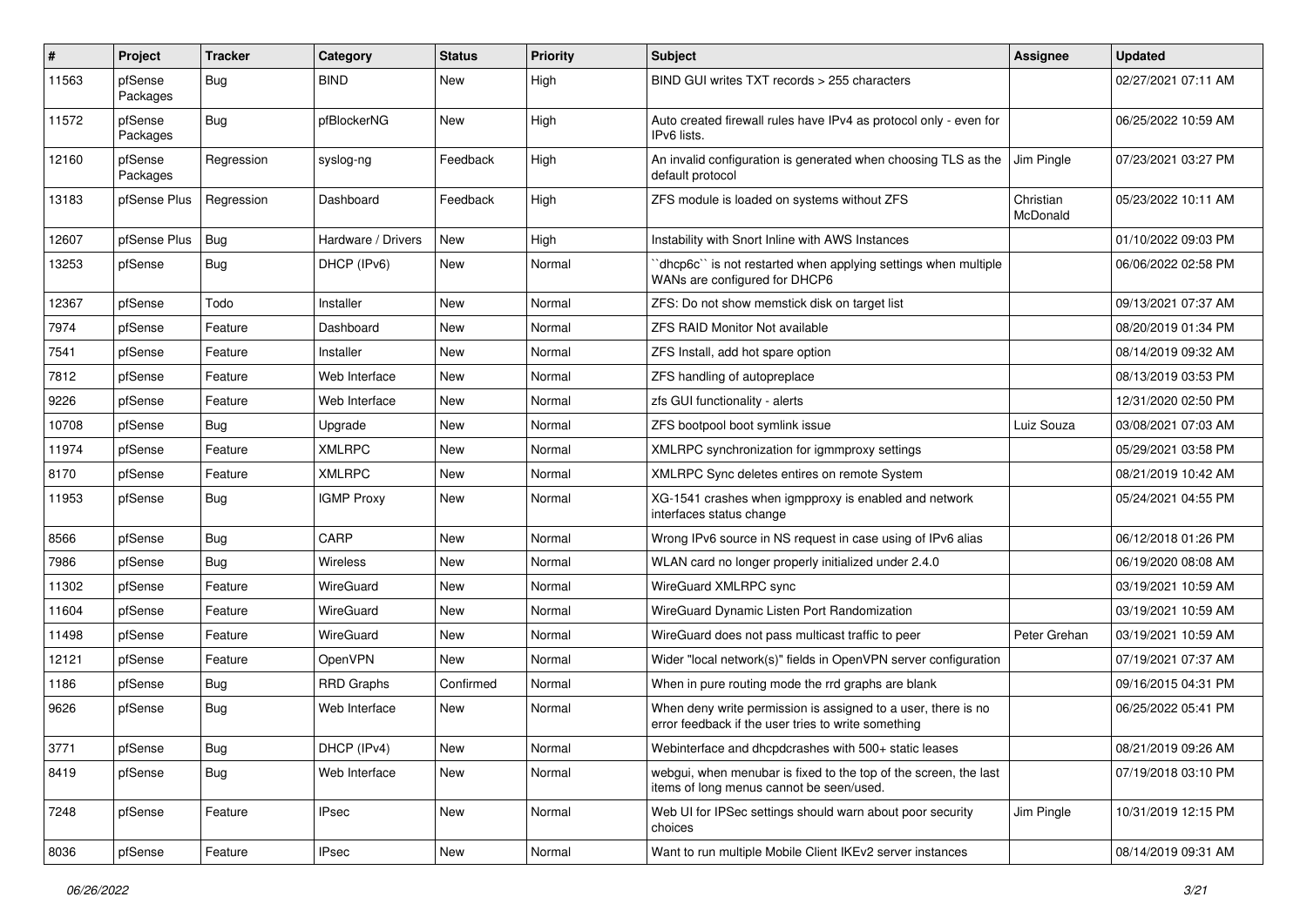| #     | Project | <b>Tracker</b> | Category                            | <b>Status</b> | <b>Priority</b> | <b>Subject</b>                                                                                                                                         | <b>Assignee</b> | <b>Updated</b>      |
|-------|---------|----------------|-------------------------------------|---------------|-----------------|--------------------------------------------------------------------------------------------------------------------------------------------------------|-----------------|---------------------|
| 12764 | pfSense | <b>Bug</b>     | Gateways                            | New           | Normal          | VTI gateway status is pending after assigning the VTI interface                                                                                        |                 | 02/07/2022 05:41 AM |
| 1337  | pfSense | Feature        | Interfaces                          | Assigned      | Normal          | VLANs with different MAC address than parent interface                                                                                                 |                 | 04/21/2022 12:39 PM |
| 6977  | pfSense | Bug            | Interfaces                          | New           | Normal          | VLAN traffic is erroneously counted as underlying iface<br>(untagged) traffic                                                                          |                 | 08/13/2019 02:56 PM |
| 9453  | pfSense | Bug            | <b>LAGG Interfaces</b>              | New           | Normal          | VLAN Interfaces on LAGG get orphaned at boot                                                                                                           |                 | 08/21/2019 11:16 AM |
| 12960 | pfSense | Bug            | Installer                           | <b>New</b>    | Normal          | VGA installer image defaults to serial console, serial console is<br>default in GUI settings                                                           |                 | 05/10/2022 03:19 PM |
| 8385  | pfSense | Feature        | Rules / NAT                         | <b>New</b>    | Normal          | Utilize IP addresses from successfully authenticated OpenVPN<br>endpoints to Update Firewall Rules                                                     |                 | 07/19/2018 03:07 PM |
| 7734  | pfSense | Bug            | DHCP (IPv6)                         | New           | Normal          | Using opton ia pd0 does not renew prefix and prefix get dropped                                                                                        |                 | 07/31/2017 03:46 AM |
| 6799  | pfSense | Bug            | Rules / NAT                         | <b>New</b>    | Normal          | Using NOT (!) with interface subnet macros results unexpected<br>traffic passing when multiple subnets are included in the macro<br>(i.e. VIP subnets) |                 | 02/07/2022 02:18 PM |
| 11503 | pfSense | Bug            | OpenVPN                             | <b>New</b>    | Normal          | Using multiple authentication backends on an OpenVPN server<br>fails                                                                                   |                 | 02/23/2021 12:23 PM |
| 11192 | pfSense | Bug            | <b>Traffic Shaper</b><br>(Limiters) | Feedback      | Normal          | Using Limiters causes out of order packets within one TCP or<br><b>UDP flow</b>                                                                        |                 | 01/06/2021 12:09 AM |
| 8567  | pfSense | Bug            | CARP                                | <b>New</b>    | Normal          | Using IPv6 VIP alias for services may affect CARP IPv6 VIP<br>work                                                                                     |                 | 06/12/2018 01:26 PM |
| 8076  | pfSense | Bug            | Backup / Restore                    | <b>New</b>    | Normal          | User can easily apply an unusable interface configuration after<br>restore                                                                             |                 | 08/14/2019 10:52 AM |
| 5902  | pfSense | Todo           | Configuration<br>Backend            | New           | Normal          | Use a common place for default values                                                                                                                  |                 | 08/13/2019 12:53 PM |
| 12458 | pfSense | Feature        | Authentication                      | <b>New</b>    | Normal          | Use "unixHomeDirectory" instead of "homeDirectory" when<br>LDAP authentication server is Active Directory                                              |                 | 10/15/2021 08:18 AM |
| 12797 | pfSense | Bug            | UPnP/NAT-PMP                        | New           | Normal          | UPnP+STUN forms invalid outbound NAT rules using the<br>external address discovered from STUN                                                          |                 | 02/15/2022 01:01 PM |
| 8325  | pfSense | Bug            | UPnP/NAT-PMP                        | New           | Normal          | UPnP not available for pppoe-Clients                                                                                                                   |                 | 11/15/2020 10:33 AM |
| 4265  | pfSense | Feature        | UPnP/NAT-PMP                        | <b>New</b>    | Normal          | UPNP allow use of alias and schedule                                                                                                                   |                 | 08/20/2019 02:57 PM |
| 6332  | pfSense | Todo           | Web Interface                       | <b>New</b>    | Normal          | Upgrade encryption options to cover current range of<br>recommendations                                                                                |                 | 08/13/2019 02:34 PM |
| 10621 | pfSense | Feature        | Hardware / Drivers                  | Feedback      | Normal          | Update system.inc/system_identify_specific_platform() update<br>to accommodate AWS, Azure and GCP                                                      |                 | 06/02/2020 03:16 PM |
| 12547 | pfSense | Bug            | <b>Operating System</b>             | Feedback      | Normal          | unsheduled system reboot/crash                                                                                                                         | Mateusz Guzik   | 12/01/2021 01:20 PM |
| 6029  | pfSense | <b>Bug</b>     | <b>XML Parser</b>                   | <b>New</b>    | Normal          | Unhelpful error messages in xmlparse*.inc and generally                                                                                                |                 | 08/13/2019 12:52 PM |
| 8095  | pfSense | <b>Bug</b>     | Translations                        | New           | Normal          | Unescaped simple quotes break JavaScript features when the<br>French translation is enabled                                                            |                 | 08/21/2019 09:06 AM |
| 12648 | pfSense | Bug            | Captive Portal                      | New           | Normal          | Undocumented variables 'listenporthttp' and 'listenporthttps'                                                                                          |                 | 12/28/2021 10:44 AM |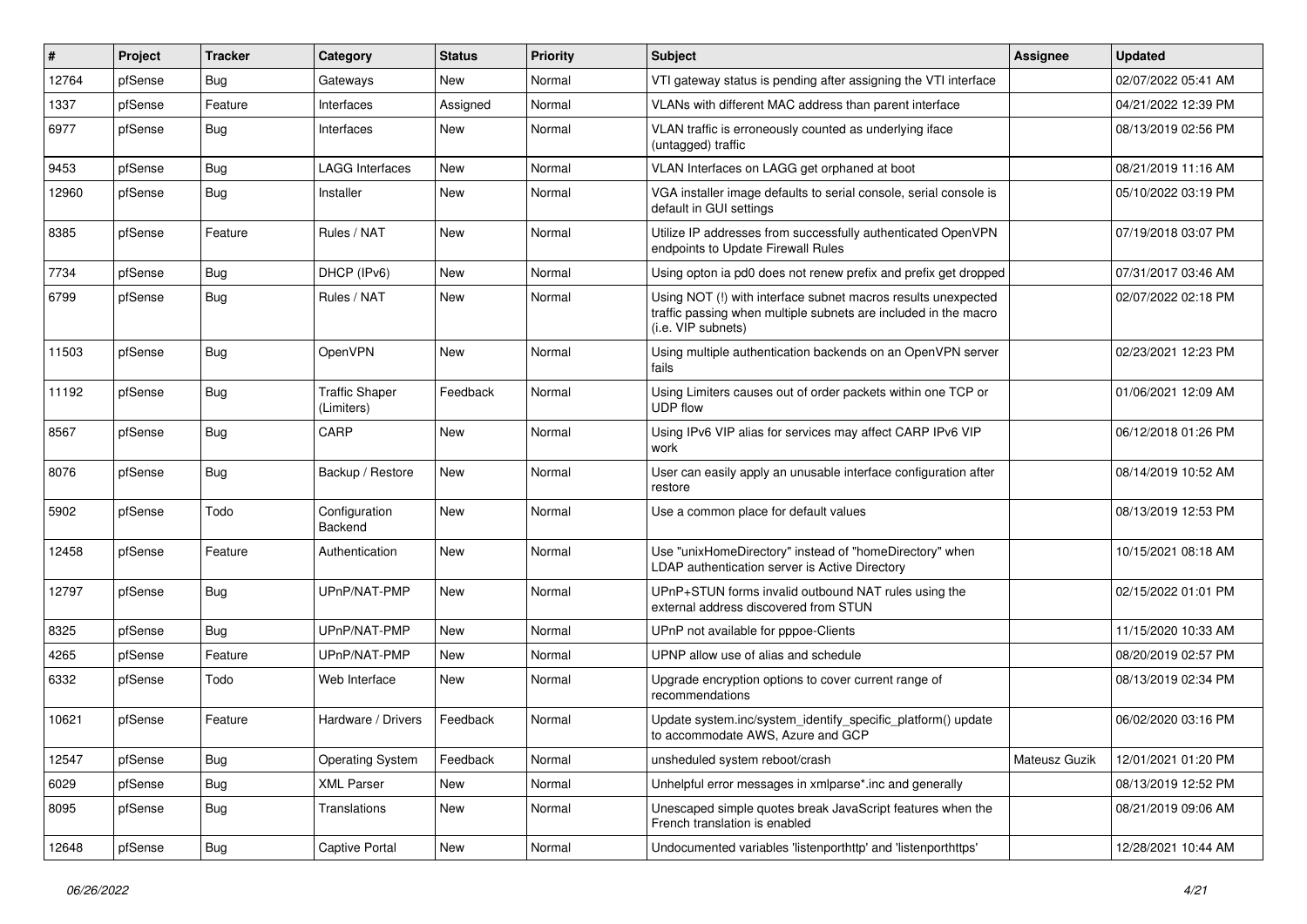| #     | Project | <b>Tracker</b> | Category                        | <b>Status</b>                 | <b>Priority</b> | <b>Subject</b>                                                                                                                   | Assignee      | <b>Updated</b>      |
|-------|---------|----------------|---------------------------------|-------------------------------|-----------------|----------------------------------------------------------------------------------------------------------------------------------|---------------|---------------------|
| 9436  | pfSense | Feature        | <b>DNS Resolver</b>             | New                           | Normal          | Unbound: enable dnstap support                                                                                                   |               | 03/27/2019 07:54 PM |
| 9037  | pfSense | Bug            | <b>DNS Resolver</b>             | <b>New</b>                    | Normal          | Unbound not logging to syslog after reboot                                                                                       |               | 10/12/2018 05:09 AM |
| 7096  | pfSense | <b>Bug</b>     | <b>DNS Resolver</b>             | Feedback                      | Normal          | Unbound fails to start on boot if specific network devices are<br>configured in the "Network Interfaces"                         |               | 11/22/2021 08:59 AM |
| 10833 | pfSense | Bug            | Configuration<br>Backend        | <b>New</b>                    | Normal          | unbound exits on configuration error when link status flaps on<br>LAN interface                                                  |               | 08/13/2020 11:53 PM |
| 10342 | pfSense | Bug            | <b>DNS Resolver</b>             | New                           | Normal          | Unbound domain overrides stop resolving periodically. They<br>only resume after the service has been restarted.                  |               | 03/13/2020 10:35 AM |
| 10624 | pfSense | Bug            | <b>DNS Resolver</b>             | <b>New</b>                    | Normal          | Unbound configuration memory leak with python module +<br>register DHCP leases active                                            |               | 02/26/2021 10:27 AM |
| 7152  | pfSense | Bug            | <b>DNS Resolver</b>             | New                           | Normal          | Unbound / DNS Resolver issue if "Register DHCP static<br>mappings in the DNS Resolver" set before wildcard DNS<br>custom options |               | 12/18/2021 04:59 PM |
| 11619 | pfSense | Bug            | Upgrade                         | <b>New</b>                    | Normal          | Unable to upgrade 2.4.4-p3 to 2.5/21.02-p1                                                                                       |               | 08/15/2021 10:00 AM |
| 8611  | pfSense | Bug            | Interfaces                      | In Progress                   | Normal          | unable to receive IPv6 RA's on SG-1000, default route lost                                                                       | Luiz Souza    | 02/01/2021 03:31 PM |
| 13245 | pfSense | Feature        | Aliases / Tables                | <b>Pull Request</b><br>Review | Normal          | Type column on Alias lists                                                                                                       | Jim Pingle    | 06/06/2022 07:09 AM |
| 4242  | pfSense | Feature        | Authentication                  | <b>New</b>                    | Normal          | Two Factor or OTP Authentication for Admin Interface                                                                             |               | 01/04/2022 12:07 PM |
| 9737  | pfSense | Bug            | <b>Traffic Graphs</b>           | <b>New</b>                    | Normal          | traffic-graphs.js shows incorrect units inside the chart                                                                         |               | 09/09/2019 06:35 AM |
| 3115  | pfSense | Feature        | Multi-WAN                       | New                           | Normal          | Traffic shaping for multi WAN                                                                                                    |               | 12/07/2015 02:20 PM |
| 4345  | pfSense | Bug            | <b>Operating System</b>         | Confirmed                     | Normal          | Traffic Shaping doesn't work with Xen netfront driver                                                                            |               | 12/31/2021 05:30 PM |
| 4405  | pfSense | Feature        | <b>Traffic Shaper</b><br>(ALTQ) | In Progress                   | Normal          | Traffic shaping doesn't work when applied to a bridge interface                                                                  | Luiz Souza    | 02/09/2021 12:05 PM |
| 12878 | pfSense | <b>Bug</b>     | <b>Traffic Shaper</b><br>(ALTQ) | Incomplete                    | Normal          | Traffic shaping by interface, route queue bandwidth inbound,<br>out by a large factor.                                           |               | 06/06/2022 07:03 AM |
| 1849  | pfSense | Bug            | <b>Traffic Shaper</b><br>(ALTQ) | <b>New</b>                    | Normal          | Traffic shaper - By Queue view needs to show/use friendly<br>inerface names                                                      |               | 01/10/2022 08:10 AM |
| 2315  | pfSense | Feature        | <b>Traffic Shaper</b><br>(ALTQ) | <b>New</b>                    | Normal          | Traffic Shaper - Adaptive Bandwidth Management                                                                                   |               | 02/06/2016 05:07 AM |
| 8073  | pfSense | Bug            | <b>IPsec</b>                    | <b>New</b>                    | Normal          | Traffic inexplicably not going through IPSEC despite (in theory)<br>matching SPs                                                 |               | 11/09/2017 02:51 AM |
| 9101  | pfSense | Bug            | <b>Traffic Graphs</b>           | New                           | Normal          | Traffic Graphs/Dashboard Slows Downloads Being Performed<br>by the Same Firefox Browser                                          |               | 08/21/2019 09:18 AM |
| 12401 | pfSense | Bug            | <b>Traffic Graphs</b>           | New                           | Normal          | Traffic graphs with untagged and tagged VLAN on same<br>interface                                                                |               | 09/23/2021 09:18 PM |
| 4467  | pfSense | Bug            | <b>Traffic Shaper</b><br>(ALTQ) | New                           | Normal          | Traffic Graphs shows wrong throughput when traffic shaping<br>enabled                                                            |               | 02/23/2015 05:31 PM |
| 7400  | pfSense | Bug            | <b>Traffic Graphs</b>           | Assigned                      | Normal          | Traffic Graphs show bad data on 2.3.3 1                                                                                          | Jared Dillard | 12/31/2021 05:47 PM |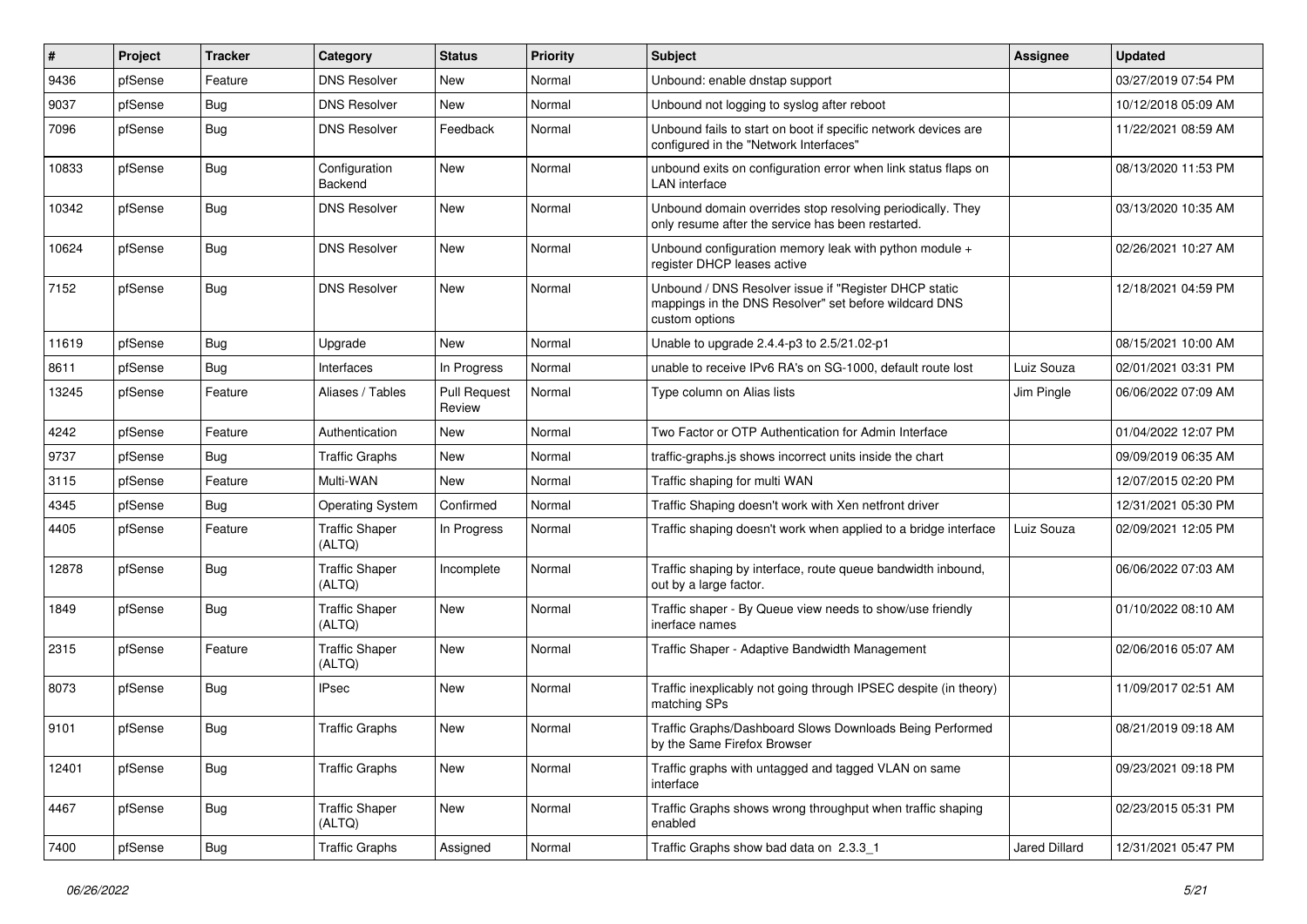| #     | Project | <b>Tracker</b> | Category                     | <b>Status</b>                 | <b>Priority</b> | Subject                                                                                                                              | Assignee   | <b>Updated</b>      |
|-------|---------|----------------|------------------------------|-------------------------------|-----------------|--------------------------------------------------------------------------------------------------------------------------------------|------------|---------------------|
| 11759 | pfSense | Bug            | Dashboard                    | <b>New</b>                    | Normal          | Traffic graphs on dashboard double upload on pppoe links                                                                             |            | 12/30/2021 04:00 AM |
| 9087  | pfSense | Bug            | <b>Traffic Graphs</b>        | <b>New</b>                    | Normal          | Traffic Graph Widget Legend Not Updating                                                                                             |            | 08/14/2019 12:38 PM |
| 9566  | pfSense | Bug            | <b>Traffic Graphs</b>        | New                           | Normal          | Traffic graph displays traffic incorrectly                                                                                           |            | 11/18/2019 07:54 AM |
| 7779  | pfSense | Bug            | OpenVPN                      | New                           | Normal          | Traffic crossing a site-to-site OpenVPN tunnel fails to fragment.                                                                    |            | 06/02/2021 08:26 AM |
| 10311 | pfSense | <b>Bug</b>     | OpenVPN                      | <b>New</b>                    | Normal          | Too low net.link.ifqmaxlen causes packet drop under load when<br>using OpenVPN inside bridge interface under load                    |            | 08/10/2021 03:10 AM |
| 3895  | pfSense | Feature        | Configuration<br>Backend     | <b>New</b>                    | Normal          | Timeout for "Apply change"                                                                                                           |            | 01/25/2021 08:07 AM |
| 11262 | pfSense | Feature        | Rules / NAT                  | <b>New</b>                    | Normal          | Time Based Rules - selects all days in the current month                                                                             |            | 04/27/2021 12:32 PM |
| 6501  | pfSense | Todo           | Web Interface                | <b>New</b>                    | Normal          | Tightening up subnet expansion                                                                                                       |            | 08/13/2019 01:23 PM |
| 7863  | pfSense | Bug            | User Manager /<br>Privileges | <b>New</b>                    | Normal          | The "WebCfg - All pages" permission inclueds the "User -<br>System: Shell account access" even though that is not a<br>WebCofg page. |            | 09/16/2017 05:13 AM |
| 5791  | pfSense | <b>Bug</b>     | Rules / NAT                  | Confirmed                     | Normal          | tftp-proxy functionality is easilly broken by unrelated rules                                                                        |            | 07/10/2016 12:24 AM |
| 5306  | pfSense | Bug            | Package System               | New                           | Normal          | textarea fields should have linebreaks sanitized automatically on<br>save                                                            |            | 03/03/2017 04:15 AM |
| 11379 | pfSense | Feature        | <b>Captive Portal</b>        | New                           | Normal          | <b>Template Roll Printer</b>                                                                                                         |            | 02/07/2021 05:26 AM |
| 1656  | pfSense | Feature        | Diagnostics                  | New                           | Normal          | Teach pfctl to kill states by port number                                                                                            |            | 08/21/2019 09:55 AM |
| 10237 | pfSense | Feature        | Upgrade                      | <b>New</b>                    | Normal          | Take ZFS snapshot on Upgrade                                                                                                         |            | 04/07/2020 03:58 PM |
| 10310 | pfSense | Bug            | Upgrade                      | New                           | Normal          | Systems with low RAM and several packages may temporarily<br>fail to load large tables after an upgrade                              |            | 03/03/2020 07:55 AM |
| 10325 | pfSense | Bug            | <b>Notifications</b>         | <b>New</b>                    | Normal          | System/Advanced/Notifications/E-Mail - SMTP Notification<br>E-Mail auth password Unexpected Bahaviour                                |            | 10/30/2020 08:17 AM |
| 9732  | pfSense | Feature        | DHCP (IPv4)                  | <b>New</b>                    | Normal          | System UTC time offset in DHCP Option 2                                                                                              |            | 09/06/2019 08:39 PM |
| 12747 | pfSense | Bug            | Logging                      | New                           | Normal          | System log is filled by sshguard                                                                                                     |            | 05/03/2022 03:08 AM |
| 11429 | pfSense | <b>Bug</b>     | Web Interface                | New                           | Normal          | System Log / Settings form activates "Reset Log Files" button<br>on enter                                                            |            | 10/28/2021 01:35 PM |
| 10143 | pfSense | Bug            | <b>DNS Resolver</b>          | <b>New</b>                    | Normal          | System hostname DNS entry is assigned to the wrong IP on<br>multi-wan setups                                                         |            | 12/31/2019 02:33 PM |
| 8335  | pfSense | <b>Bug</b>     | LAGG Interfaces              | <b>New</b>                    | Normal          | System hang with LACP downlink to UniFi switch                                                                                       |            | 08/21/2019 11:18 AM |
| 11473 | pfSense | I Bug          | Web Interface                | New                           | Normal          | System Activity shows invalid data on SG-3100                                                                                        |            | 02/19/2021 08:12 PM |
| 12464 | pfSense | Bug            | Logging                      | Pull Request<br>Review        | Normal          | Syslog Auth messages are sent as Emergency Level                                                                                     |            | 05/17/2022 02:20 PM |
| 2593  | pfSense | Feature        | <b>XMLRPC</b>                | New                           | Normal          | sync NTPD, SNMP config between HA members                                                                                            |            | 01/14/2015 09:04 AM |
| 8243  | pfSense | Feature        | <b>XMLRPC</b>                | New                           | Normal          | Sync dashboard settings over xmlrpc                                                                                                  |            | 08/21/2019 10:42 AM |
| 10904 | pfSense | Feature        | <b>DHCP Relay</b>            | <b>Pull Request</b><br>Review | Normal          | Support vti interfaces in dhcrelay                                                                                                   | Luiz Souza | 10/12/2020 07:35 AM |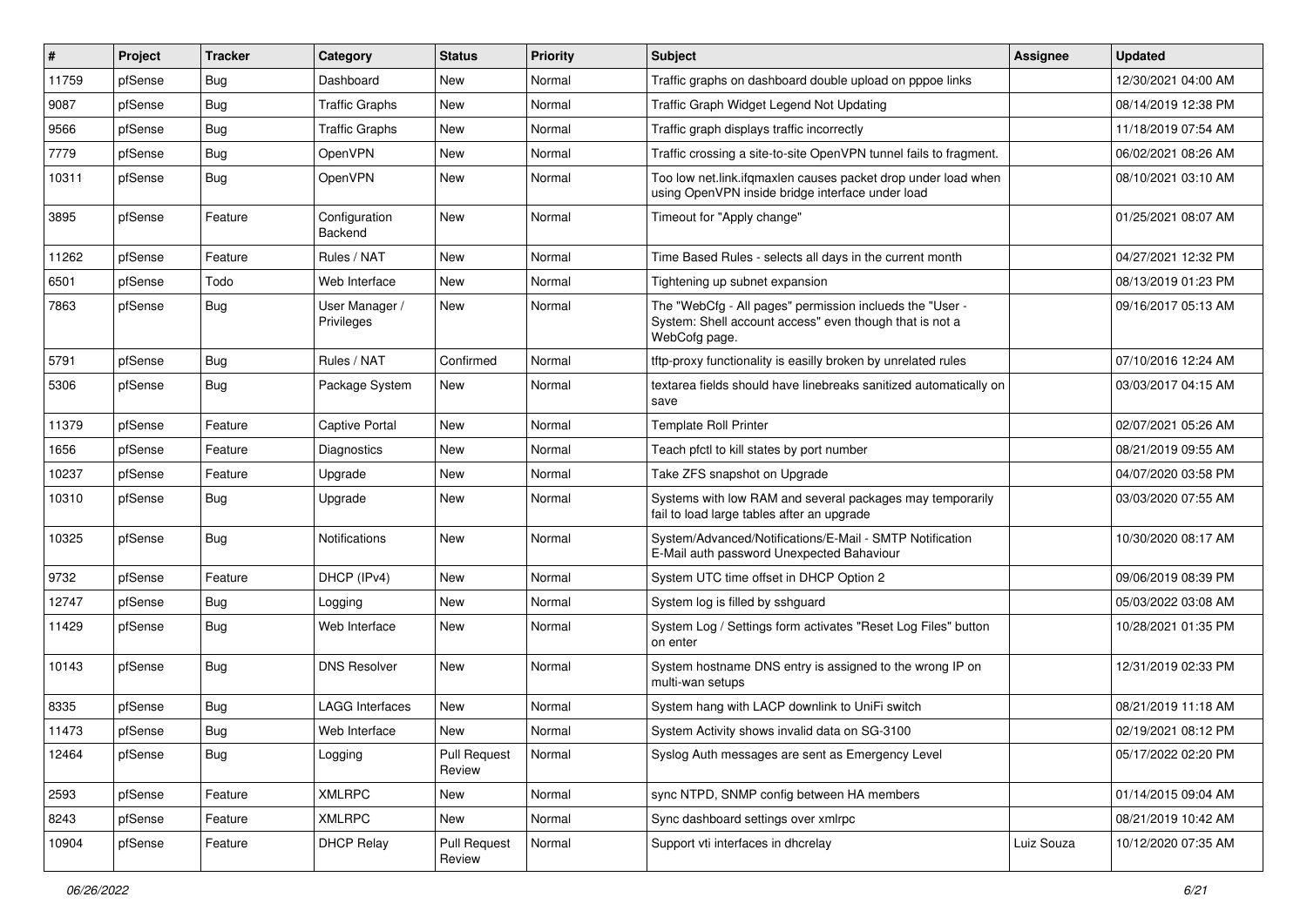| #     | Project | <b>Tracker</b> | Category                                               | <b>Status</b> | <b>Priority</b> | Subject                                                                                                          | <b>Assignee</b> | <b>Updated</b>      |
|-------|---------|----------------|--------------------------------------------------------|---------------|-----------------|------------------------------------------------------------------------------------------------------------------|-----------------|---------------------|
| 6574  | pfSense | Feature        | Hardware / Drivers                                     | New           | Normal          | Support USB RNDIS network interfaces                                                                             |                 | 08/20/2019 08:46 AM |
| 6569  | pfSense | Feature        | <b>NTPD</b>                                            | <b>New</b>    | Normal          | Support Rockwell ZODIAC binary protocol (Jupiter receiver) for<br>high precision                                 | Jim Pingle      | 07/18/2016 11:45 AM |
| 2410  | pfSense | Feature        | <b>DNS Forwarder</b>                                   | <b>New</b>    | Normal          | Support name based aliasing via CNAMEs or some other<br>mechanism.                                               |                 | 12/11/2012 09:56 PM |
| 4796  | pfSense | Feature        | Routing                                                | New           | Normal          | Support Multiple FIBs in pfSense                                                                                 | Luiz Souza      | 09/22/2017 12:12 AM |
| 1937  | pfSense | Feature        | Rules / NAT                                            | New           | Normal          | Support for rule groupings                                                                                       |                 | 08/20/2019 12:42 PM |
| 4632  | pfSense | Feature        | <b>Operating System</b>                                | <b>New</b>    | Normal          | Support for Multipath TCP (MPTCP)                                                                                | Jim Thompson    | 03/01/2022 05:39 AM |
| 7783  | pfSense | Feature        | <b>Operating System</b>                                | New           | Normal          | Support for hosting VMs on pfSense using bhyve                                                                   |                 | 03/25/2022 11:53 AM |
| 13297 | pfSense | Feature        | Routing                                                | <b>New</b>    | Normal          | Support for Gateway Groups as Static Route destinations                                                          |                 | 06/24/2022 07:41 AM |
| 9536  | pfSense | Feature        | DHCP (IPv6)                                            | New           | Normal          | Support dynamic prefix in DHCPv6 Server                                                                          |                 | 05/25/2022 04:27 AM |
| 8168  | pfSense | Feature        | <b>IPsec</b>                                           | New           | Normal          | strongswan dhcp option                                                                                           |                 | 12/19/2017 04:14 AM |
| 10726 | pfSense | <b>Bug</b>     | Rules / NAT                                            | <b>New</b>    | Normal          | Sticky-connections option is bugged - sticky-address cannot be<br>redefined                                      |                 | 11/12/2020 10:12 AM |
| 6816  | pfSense | Feature        | <b>IPv6 Router</b><br><b>Advertisements</b><br>(RADVD) | <b>New</b>    | Normal          | Status and/or Diagnostics page for radvd                                                                         |                 | 08/13/2019 02:35 PM |
| 8130  | pfSense | Bug            | <b>Traffic Graphs</b>                                  | New           | Normal          | Status - Monitoring - Area chart displays traffic data differently<br>than Line or Bar charts                    |                 | 11/26/2017 01:40 PM |
| 1813  | pfSense | Bug            | Rules / NAT                                            | Confirmed     | Normal          | Static routes on WAN interfaces overridden by route-to for<br>firewall-initiated traffic                         |                 | 11/09/2016 02:06 PM |
| 8066  | pfSense | Bug            | Routing                                                | New           | Normal          | Static routes not applied when they go out a interface using carp                                                |                 | 11/08/2017 02:04 AM |
| 11296 | pfSense | Bug            | Routing                                                | New           | Normal          | Static route targets may still reachable via default route when<br>the gateway they should route through is down | Viktor Gurov    | 05/10/2022 03:12 PM |
| 3796  | pfSense | Bug            | <b>Diagnostics</b>                                     | Confirmed     | Normal          | States summary fails and is very slow with large state tables                                                    |                 | 12/11/2021 08:03 PM |
| 6220  | pfSense | <b>Bug</b>     | <b>Operating System</b>                                | Confirmed     | Normal          | state mismatch with host-initiated traffic matching binat to IP not<br>locally assigned                          | Luiz Souza      | 06/08/2016 09:23 AM |
| 10513 | pfSense | Bug            | Rules / NAT                                            | <b>New</b>    | Normal          | State issues with policy routing and HA failover                                                                 |                 | 04/21/2022 12:39 PM |
| 8313  | pfSense | <b>Bug</b>     | <b>Notifications</b>                                   | New           | Normal          | STARTTLS auto detection not working                                                                              |                 | 04/21/2022 12:39 PM |
| 5074  | pfSense | Feature        | Upgrade                                                | New           | Normal          | Standard release notes URLs to facilitate GUI viewing before<br>upgrade                                          |                 | 04/21/2022 12:39 PM |
| 9288  | pfSense | Feature        | Authentication                                         | New           | Normal          | SSHGuard add pfSense signature in standard                                                                       |                 | 08/14/2019 01:19 PM |
| 11786 | pfSense | Bug            | <b>Services</b>                                        | New           | Normal          | SSH incomplete setup and startup fail while recovering XML<br>backup in a fresh install of pfSense 2.5.0         |                 | 04/17/2021 01:36 PM |
| 11335 | pfSense | Bug            | Interfaces                                             | New           | Normal          | Spoofing the MAC on a LAGG interface does not work for some<br>NIC types.                                        |                 | 01/29/2021 09:10 AM |
| 7260  | pfSense | Feature        | Rules / NAT                                            | New           | Normal          | Source OS / p0f Database Missing Modern Operating Systems                                                        |                 | 04/18/2020 02:25 AM |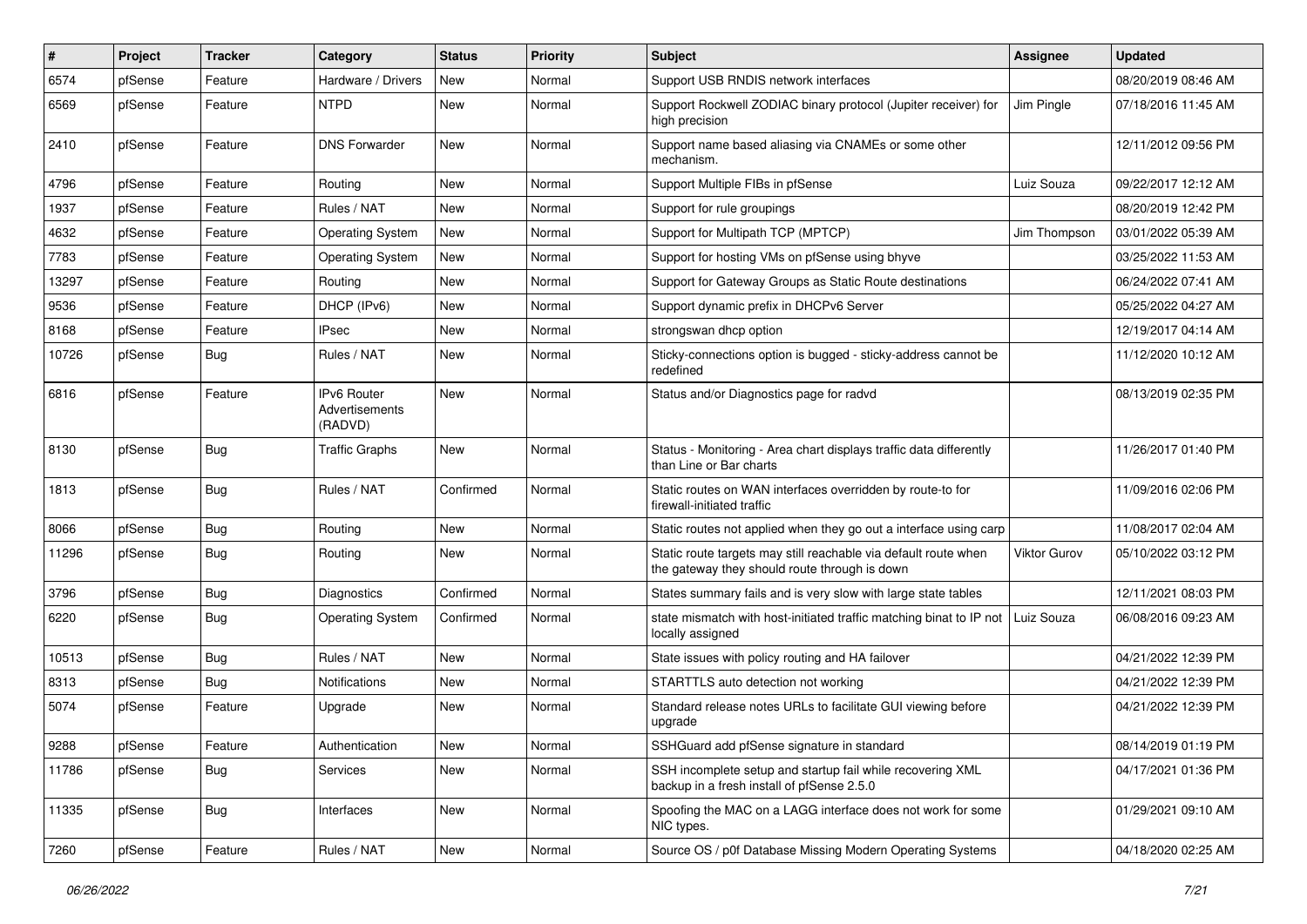| #     | Project | <b>Tracker</b> | Category                     | <b>Status</b> | <b>Priority</b> | <b>Subject</b>                                                                                          | <b>Assignee</b>      | <b>Updated</b>      |
|-------|---------|----------------|------------------------------|---------------|-----------------|---------------------------------------------------------------------------------------------------------|----------------------|---------------------|
| 10277 | pfSense | <b>Bug</b>     | Web Interface                | New           | Normal          | Sorting the log entries does not use year value                                                         |                      | 02/24/2020 07:46 AM |
| 7172  | pfSense | Bug            | DHCP (IPv4)                  | <b>New</b>    | Normal          | Sorting by hostname in Services > DHCP Server > LAN should<br>be "natural" (alphanumeric friendly)      |                      | 08/20/2019 03:47 PM |
| 4500  | pfSense | Bug            | UPnP/NAT-PMP                 | Confirmed     | Normal          | Some miniupnp port mappings are not displayed in the Status<br>page                                     |                      | 04/25/2022 12:49 PM |
| 9167  | pfSense | Bug            | Rules / NAT                  | New           | Normal          | Some Important ICMPv6 Traffic Not Allowed by Default Rules                                              |                      | 08/14/2019 01:00 PM |
| 5922  | pfSense | Feature        | <b>SNMP</b>                  | New           | Normal          | SNMP - enable SNMP v3 functionality                                                                     | <b>Viktor Gurov</b>  | 03/02/2022 02:40 PM |
| 8349  | pfSense | Feature        | Traffic Graphs               | <b>New</b>    | Normal          | Show the actual numerical information (upload/download<br>speeds) in the traffic graph dashboard widget | Jared Dillard        | 02/28/2018 09:42 AM |
| 9574  | pfSense | Feature        | Package System               | New           | Normal          | Show changelog at package upgrade                                                                       |                      | 06/02/2019 04:35 AM |
| 7398  | pfSense | Feature        | <b>Traffic Graphs</b>        | Assigned      | Normal          | Show average value of bandwidth in/out on Dashboard trafic<br>graph                                     | <b>Jared Dillard</b> | 08/21/2019 08:56 AM |
| 2049  | pfSense | Feature        | Rules / NAT                  | <b>New</b>    | Normal          | Show Auto Generated Rules and Use them to turn features<br>on/off when applicable                       |                      | 08/20/2019 03:37 PM |
| 4292  | pfSense | Feature        | <b>RRD Graphs</b>            | <b>New</b>    | Normal          | Show 95th Percentile for IPv6 Traffic in RRD Graphs                                                     |                      | 01/25/2015 02:24 PM |
| 6500  | pfSense | Feature        | Package System               | <b>New</b>    | Normal          | Should be a way to determine which packages are available<br>without having to update/install           |                      | 06/17/2016 05:34 PM |
| 10584 | pfSense | Bug            | Hardware / Drivers           | <b>New</b>    | Normal          | SG-3100 with M.2: shutdown instead of reboot                                                            |                      | 07/21/2020 03:08 AM |
| 3087  | pfSense | Feature        | Web Interface                | <b>New</b>    | Normal          | Setup Wizard does not include IPv6 options for interfaces                                               |                      | 07/10/2013 06:19 PM |
| 5080  | pfSense | Feature        | DHCP (IPv4)                  | New           | Normal          | Settings tab under Services>DHCP Server                                                                 |                      | 08/13/2019 12:53 PM |
| 11870 | pfSense | Regression     | Interfaces                   | <b>New</b>    | Normal          | Setting MTU on VLAN does not set MTU on parent interface in<br>2.5.1                                    |                      | 05/02/2021 05:48 AM |
| 4428  | pfSense | Bug            | Interfaces                   | Confirmed     | Normal          | Setting media option on em(4) leads to infinite link cycling                                            |                      | 07/06/2016 12:45 AM |
| 12811 | pfSense | Bug            | <b>Gateway Monitoring</b>    | New           | Normal          | Services are not restarted when PPP interfaces connect                                                  | Jim Pingle           | 05/31/2022 05:34 PM |
| 9680  | pfSense | Feature        | <b>DHCP Relay</b>            | New           | Normal          | Seperate DHCP Server and relay per interface                                                            |                      | 02/27/2020 10:47 AM |
| 11324 | pfSense | Feature        | Logging                      | <b>New</b>    | Normal          | Separate syslog "Remote log servers" Parameters                                                         |                      | 01/27/2021 10:47 AM |
| 8929  | pfSense | Feature        | Web Interface                | New           | Normal          | Scroll bar css dark theme                                                                               |                      | 08/14/2019 12:16 PM |
| 7385  | pfSense | Todo           | Web Interface                | <b>New</b>    | Normal          | Sanitize PHP includes                                                                                   |                      | 08/13/2019 03:22 PM |
| 5367  | pfSense | Bug            | Web Interface                | New           | Normal          | Safari repeatedly tries to reload dashboard                                                             | <b>Jared Dillard</b> | 08/22/2016 11:08 AM |
| 13249 | pfSense | <b>Bug</b>     | Console Menu                 | New           | Normal          | Running playback comands multiple times results in PHP error                                            |                      | 06/06/2022 07:02 AM |
| 2138  | pfSense | <b>Bug</b>     | RRD Graphs                   | New           | Normal          | RRD Wireless graph broken in BSS mode                                                                   |                      | 02/06/2016 04:59 AM |
| 2024  | pfSense | Feature        | Package System               | <b>New</b>    | Normal          | RRD Graphs for packages                                                                                 |                      | 08/13/2019 12:24 PM |
| 5849  | pfSense | Bug            | CARP                         | New           | Normal          | Routing fail on CARP IPsec                                                                              |                      | 12/18/2021 04:41 PM |
| 9253  | pfSense | Feature        | User Manager /<br>Privileges | New           | Normal          | RFE: True View-Only WebCFG options                                                                      |                      | 08/21/2019 09:21 AM |
| 12091 | pfSense | Feature        | Authentication               | New           | Normal          | RFE: Add support for sssd authentication                                                                |                      | 12/10/2021 04:55 PM |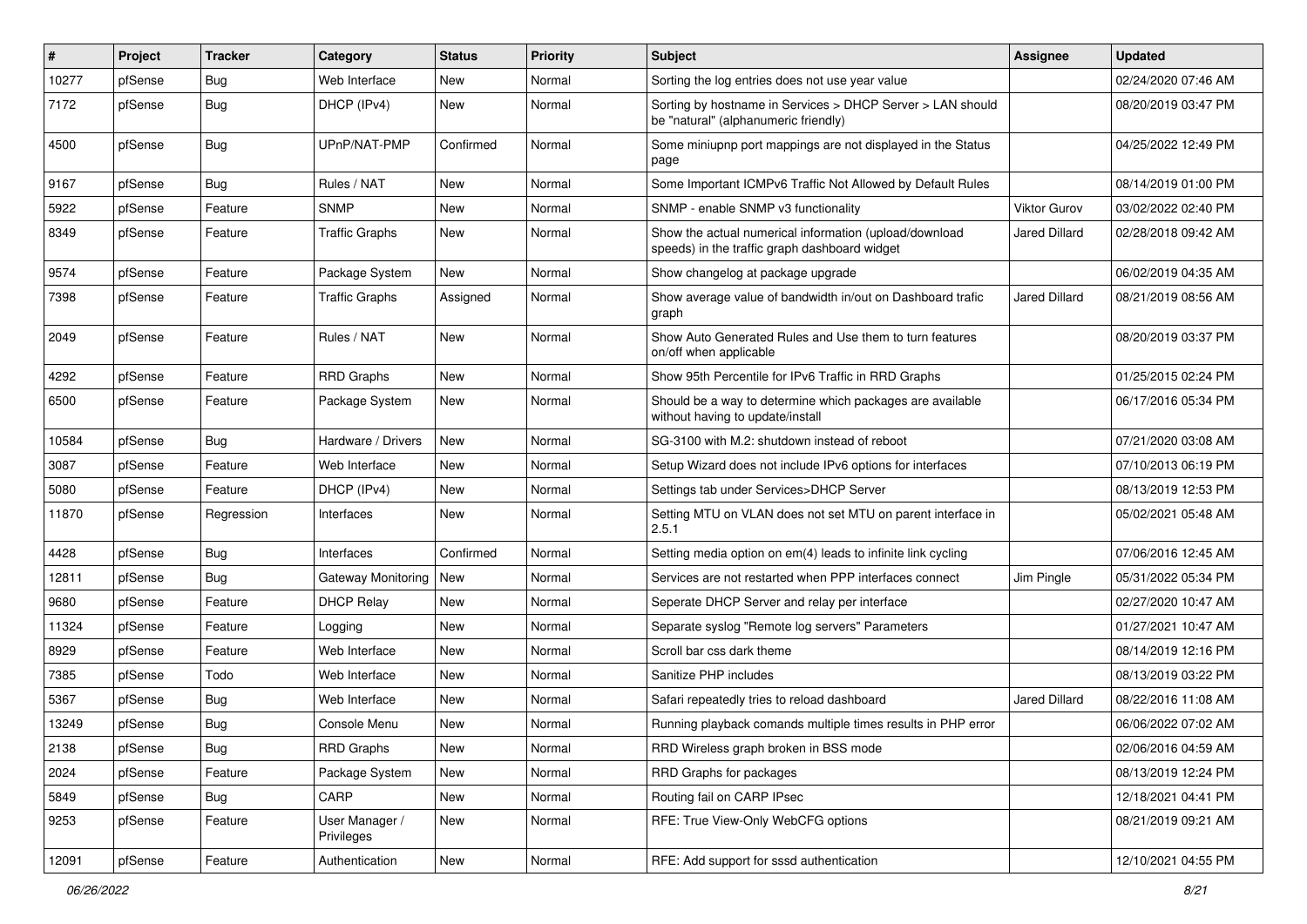| ∦     | Project | <b>Tracker</b> | Category                                 | <b>Status</b> | <b>Priority</b> | <b>Subject</b>                                                                                         | <b>Assignee</b>      | <b>Updated</b>      |
|-------|---------|----------------|------------------------------------------|---------------|-----------------|--------------------------------------------------------------------------------------------------------|----------------------|---------------------|
| 13091 | pfSense | Feature        | OpenVPN                                  | New           | Normal          | RFE: Ability to specify the order of OpenVPN Authentication<br>servers                                 |                      | 04/22/2022 04:30 PM |
| 8274  | pfSense | Feature        | <b>Traffic Graphs</b>                    | New           | Normal          | Reverse Inverse Traffic Graph View                                                                     | <b>Jared Dillard</b> | 08/14/2019 10:31 AM |
| 385   | pfSense | Feature        | <b>Captive Portal</b>                    | New           | Normal          | Reverse captive portal                                                                                 |                      | 08/13/2019 12:23 PM |
| 7964  | pfSense | Bug            | Multi-WAN                                | <b>New</b>    | Normal          | Restart openvpn on gateway switching                                                                   |                      | 08/19/2019 12:35 PM |
| 1307  | pfSense | Feature        | Web Interface                            | New           | Normal          | Request: Option To Resolve Addresses in State Table<br>Summary                                         |                      | 02/06/2016 04:58 AM |
| 10401 | pfSense | Feature        | Dashboard                                | New           | Normal          | Request: ability to sort/separate stopped/running Service(s) on<br>Dashboard -> Services Status widget |                      | 03/31/2020 04:48 PM |
| 9130  | pfSense | Feature        | DHCP (IPv4)                              | New           | Normal          | Request ID [#INC-16195]: DHCP - PXE Boot                                                               |                      | 09/10/2020 01:39 PM |
| 2676  | pfSense | Feature        | Rules / NAT                              | New           | Normal          | Reply-to option in firewall rule                                                                       |                      | 05/05/2017 03:15 PM |
| 5813  | pfSense | Feature        | <b>Traffic Shaper</b><br>(ALTQ)          | New           | Normal          | Replacement of layer7 filter                                                                           |                      | 02/18/2017 05:08 PM |
| 11856 | pfSense | Feature        | Diagnostics                              | New           | Normal          | Replace/add Alias or DNS names for known LAN addresses in<br>the State table                           |                      | 04/27/2021 08:01 AM |
| 10651 | pfSense | Feature        | OpenVPN                                  | <b>New</b>    | Normal          | Remove/replace deprecated OpenVPN options                                                              |                      | 06/10/2020 11:32 AM |
| 2099  | pfSense | Todo           | CARP                                     | New           | Normal          | Remove "queue" from CARP traffic                                                                       |                      | 01/19/2012 10:59 AM |
| 2276  | pfSense | Feature        | Certificates                             | New           | Normal          | Remote CRL fetch support                                                                               |                      | 02/06/2016 04:14 AM |
| 12679 | pfSense | Feature        | Interfaces                               | New           | Normal          | Remind user to update DHCPv6 range when changing interface<br>IPv6 prefix                              |                      | 01/12/2022 07:36 AM |
| 6554  | pfSense | Feature        | <b>NTPD</b>                              | <b>New</b>    | Normal          | Reintroduce NTP mode7 for IEEE 1588 PTPd interop                                                       |                      | 08/13/2019 01:40 PM |
| 6283  | pfSense | Feature        | DHCP (IPv6)                              | New           | Normal          | Register DHCPv6 leases with DNS resolver                                                               |                      | 08/21/2019 10:48 AM |
| 13252 | pfSense | Bug            | Upgrade                                  | New           | Normal          | reduce frequency of php-fpm socket connection attempts from<br>check reload status                     |                      | 06/12/2022 11:11 AM |
| 13228 | pfSense | Bug            | Interfaces                               | New           | Normal          | Recovering interface gateway may not be added back into<br>gateway groups and rules when expected      | Jim Pingle           | 05/28/2022 01:14 PM |
| 4646  | pfSense | Feature        | Dashboard                                | <b>New</b>    | Normal          | Recover valuable vertical screen real estate in dashboard                                              |                      | 04/20/2015 07:46 PM |
| 10980 | pfSense | Bug            | <b>Operating System</b>                  | New           | Normal          | rc.local is executed at login by rc.initial, and not at boot time.                                     |                      | 10/19/2020 09:39 AM |
| 6605  | pfSense | Bug            | Interfaces                               | Confirmed     | Normal          | rc.linkup logic issues with actions taken                                                              |                      | 07/12/2016 07:46 PM |
| 10714 | pfSense | Bug            | DHCP (IPv6)                              | New           | Normal          | radyd only gives out the prefix of the "first" IPv6 address of an<br>interface                         |                      | 10/06/2020 01:03 PM |
| 7737  | pfSense | <b>Bug</b>     | IPv6 Router<br>Advertisements<br>(RADVD) | New           | Normal          | radvd error message                                                                                    |                      | 08/13/2019 09:41 AM |
| 3718  | pfSense | Feature        | IPv6 Router<br>Advertisements<br>(RADVD) | New           | Normal          | radvd - enhancement proposal: ability to advertise routes and<br>some fixes - patches attached         |                      | 03/22/2020 02:59 PM |
| 5652  | pfSense | <b>Bug</b>     | Authentication                           | New           | Normal          | Radius IETF Class Group Assignment - Incorrect Standard                                                |                      | 08/13/2019 01:39 PM |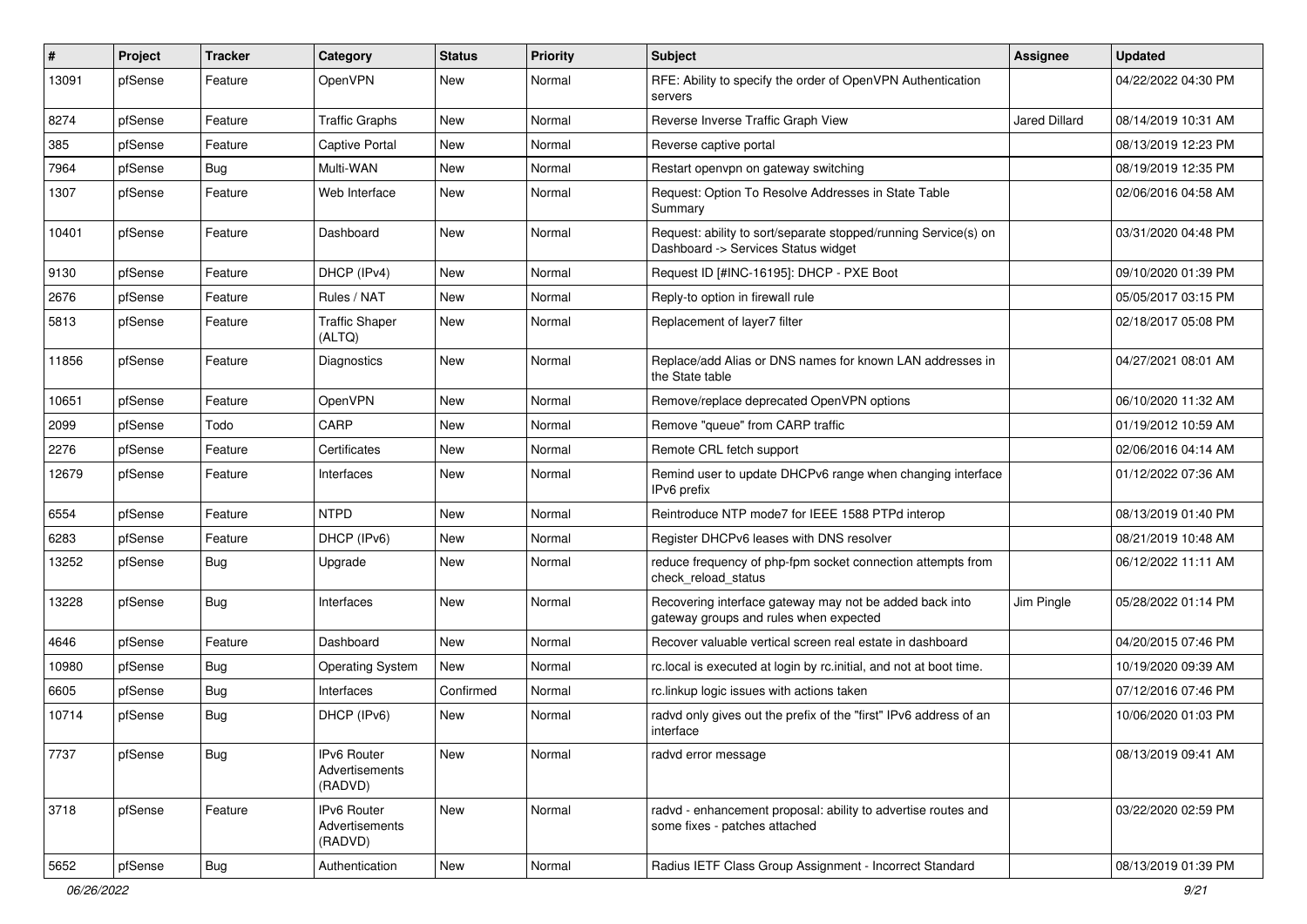| $\vert$ # | Project | <b>Tracker</b> | Category                                        | <b>Status</b> | <b>Priority</b> | Subject                                                                                                                             | Assignee       | <b>Updated</b>      |
|-----------|---------|----------------|-------------------------------------------------|---------------|-----------------|-------------------------------------------------------------------------------------------------------------------------------------|----------------|---------------------|
| 4154      | pfSense | Bug            | User Manager /<br>Privileges                    | Confirmed     | Normal          | RADIUS authentication not working over IPv6                                                                                         |                | 04/21/2022 12:39 PM |
| 1434      | pfSense | Feature        | OpenVPN                                         | New           | Normal          | Radius Accounting in OpenVPN                                                                                                        |                | 05/04/2013 03:06 PM |
| 12730     | pfSense | Bug            | <b>Captive Portal</b>                           | New           | Normal          | RADIUS accounting does not work if WAN is down                                                                                      |                | 01/26/2022 05:13 AM |
| 6186      | pfSense | <b>Bug</b>     | Services                                        | New           | Normal          | race conditions in service startup                                                                                                  |                | 04/21/2022 12:39 PM |
| 4470      | pfSense | Feature        | <b>IPv6 Router</b><br>Advertisements<br>(RADVD) | New           | Normal          | RA page in GUI                                                                                                                      |                | 08/20/2019 12:20 PM |
| 8712      | pfSense | Feature        | <b>Traffic Shaper</b><br>(ALTQ)                 | New           | Normal          | QOS on ipsec links                                                                                                                  |                | 06/22/2020 06:27 AM |
| 8770      | pfSense | Bug            | Interfaces                                      | New           | Normal          | QinQ interfaces always show as active                                                                                               |                | 02/01/2020 09:47 AM |
| 7244      | pfSense | Feature        | Developer Tools                                 | New           | Normal          | Publish pfsense as a Vagrant Basebox                                                                                                |                | 01/29/2019 04:09 AM |
| 7212      | pfSense | Feature        | Hardware / Drivers                              | New           | Normal          | Provide Driver for SG-1000 Crypto Accelerator                                                                                       | Luiz Souza     | 08/20/2019 08:46 AM |
| 8087      | pfSense | Bug            | Authentication                                  | New           | Normal          | Provide Calling-Station-ID to RADIUS backed VPN connections                                                                         |                | 06/06/2020 05:36 AM |
| 10581     | pfSense | Feature        | Logging                                         | New           | Normal          | Provide ability to disable nginx access logging to remote syslog<br>server                                                          |                | 05/21/2020 08:36 PM |
| 3387      | pfSense | Feature        | Aliases / Tables                                | New           | Normal          | process alias urltable Frequency                                                                                                    |                | 08/21/2019 11:01 AM |
| 6321      | pfSense | Bug            | L <sub>2</sub> TP                               | <b>New</b>    | Normal          | Problem with connecting I2tp over ipsec from android and<br>windows                                                                 |                | 11/13/2020 11:01 AM |
| 11545     | pfSense | Regression     | Interfaces                                      | Feedback      | Normal          | Primary interface address is not always used when VIPs are<br>present                                                               | Reid Linnemann | 06/24/2022 10:25 AM |
| 1833      | pfSense | Feature        | <b>PPTP</b>                                     | New           | Normal          | PPTP type WAN IPv6 support                                                                                                          |                | 08/20/2019 10:12 AM |
| 9633      | pfSense | Feature        | <b>PPPoE Server</b>                             | <b>New</b>    | Normal          | PPPoE/L2TP Server Status Page                                                                                                       |                | 10/09/2021 12:05 PM |
| 9617      | pfSense | Feature        | <b>PPP</b> Interfaces                           | <b>New</b>    | Normal          | PPPoE Static IP Configuration in GUI                                                                                                |                | 10/15/2021 08:52 PM |
| 32        | pfSense | Todo           | User Manager /<br>Privileges                    | New           | Normal          | PPPoE Server users integration with user manager                                                                                    |                | 02/06/2016 04:53 AM |
| 1826      | pfSense | Feature        | <b>PPPoE Server</b>                             | <b>New</b>    | Normal          | PPPoE server IPv6 support                                                                                                           |                | 03/25/2022 04:25 PM |
| 12436     | pfSense | Bug            | PPPoE Server                                    | New           | Normal          | Pppoe server config gui does not allow setting of chap<br>authentication, and sets the network start address for allocation<br>to 0 |                | 10/21/2021 08:15 AM |
| 8078      | pfSense | Feature        | PPP Interfaces                                  | <b>New</b>    | Normal          | <b>PPPoE Reconnect Wait Time</b>                                                                                                    |                | 11/09/2017 05:13 PM |
| 8512      | pfSense | Bug            | PPP Interfaces                                  | New           | Normal          | PPPoE reconnect fails after interface flap                                                                                          |                | 08/20/2019 10:06 AM |
| 9192      | pfSense | Bug            | <b>PPP</b> Interfaces                           | New           | Normal          | PPPoE daemon selects wrong interface                                                                                                |                | 08/20/2019 10:05 AM |
| 10875     | pfSense | <b>Bug</b>     | Gateways                                        | New           | Normal          | PPP periodic reset does not fully restore gateway group<br>round-robin functionality                                                | Luiz Souza     | 11/05/2020 07:44 AM |
| 6207      | pfSense | Feature        | Rules / NAT                                     | New           | Normal          | Please, add "THIS_IF broadcast" Macro for use in firewall rules                                                                     |                | 08/21/2019 11:01 AM |
| 6228      | pfSense | Feature        | <b>Operating System</b>                         | New           | Normal          | Please provide a means for IGMPv3 and MLDv2 support                                                                                 |                | 05/20/2020 03:21 PM |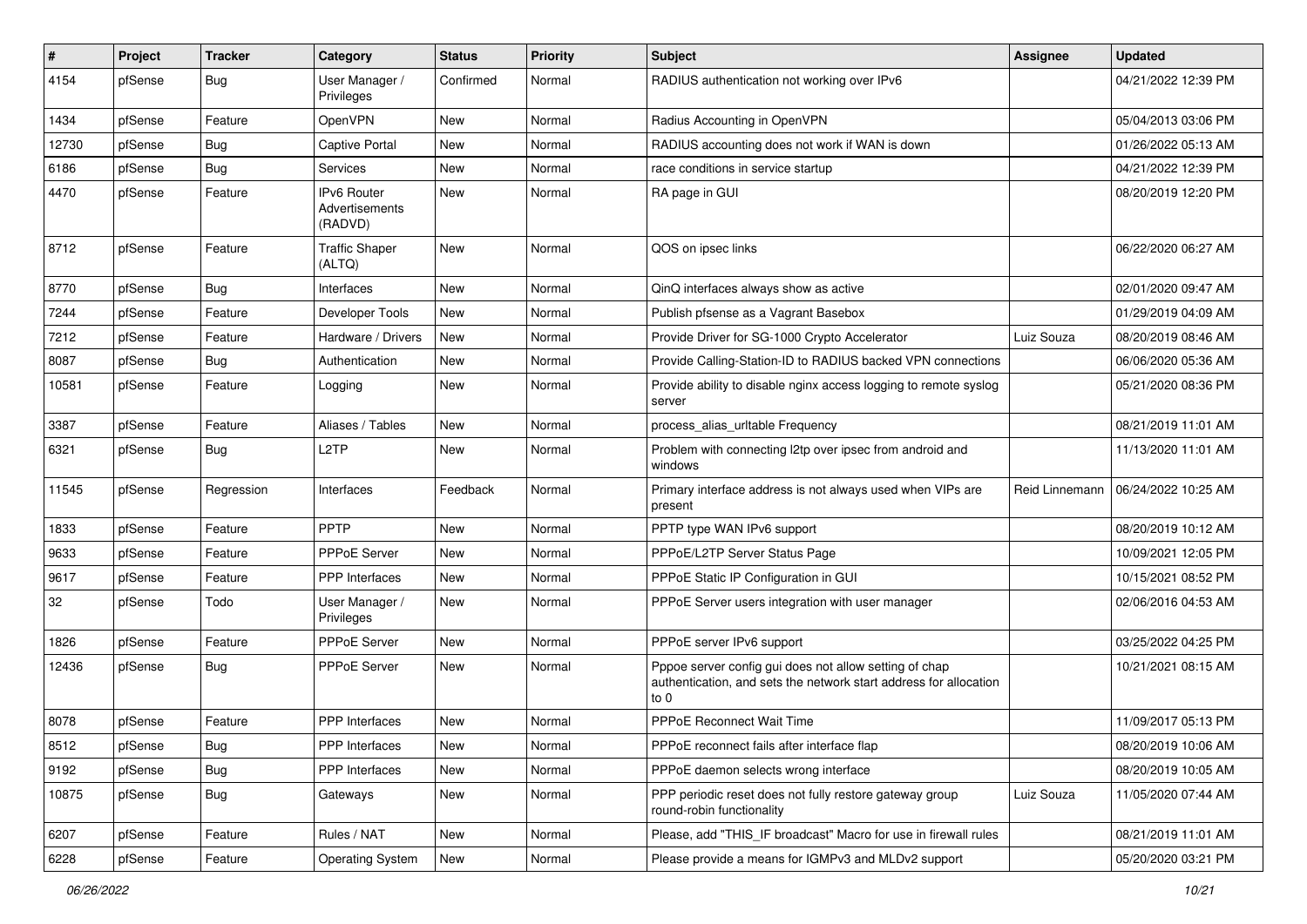| #     | Project | <b>Tracker</b> | Category                            | <b>Status</b> | Priority | <b>Subject</b>                                                                                  | <b>Assignee</b> | <b>Updated</b>      |
|-------|---------|----------------|-------------------------------------|---------------|----------|-------------------------------------------------------------------------------------------------|-----------------|---------------------|
| 7781  | pfSense | Feature        | Rules / NAT                         | <b>New</b>    | Normal   | Please Enable Rule Separators on Manual Outbound NAT                                            |                 | 08/21/2019 09:07 AM |
| 7082  | pfSense | Bug            | Package System                      | <b>New</b>    | Normal   | pkg edit.php - impossible to use default value with<br>rowhelperfield                           |                 | 08/21/2019 09:15 AM |
| 7195  | pfSense | Bug            | Package System                      | <b>New</b>    | Normal   | pkg_edit.php - < checkenablefields > tag has no effect on fields<br>other than checkbox/input   |                 | 08/21/2019 09:15 AM |
| 9838  | pfSense | Feature        | OpenVPN                             | <b>New</b>    | Normal   | PKCS11 support                                                                                  |                 | 10/20/2019 02:12 PM |
| 9024  | pfSense | Bug            | <b>Traffic Shaper</b><br>(Limiters) | Feedback      | Normal   | Ping packet loss under load when using limiters                                                 |                 | 05/12/2022 11:55 AM |
| 12774 | pfSense | Bug            | Backup / Restore                    | New           | Normal   | Picture widget image is not saved in backup                                                     |                 | 04/04/2022 04:48 AM |
| 13167 | pfSense | Bug            | <b>Dynamic DNS</b>                  | <b>New</b>    | Normal   | phpDynDNS: DigitalOcean ddns update fails (bad request,<br>invalid character '-' in request id) |                 | 06/16/2022 09:30 PM |
| 11430 | pfSense | Bug            | Interfaces                          | New           | Normal   | PHP console spam after Assigning Interfaces                                                     |                 | 10/09/2021 10:37 AM |
| 12849 | pfSense | <b>Bug</b>     | <b>Operating System</b>             | <b>New</b>    | Normal   | pfsync kernel crash on reboot                                                                   | Mateusz Guzik   | 02/22/2022 02:02 PM |
| 8100  | pfSense | Bug            | CARP                                | <b>New</b>    | Normal   | pfsync Initially Deletes States on Primary for Connections<br>Established through Secondary     | Luiz Souza      | 02/08/2022 12:59 PM |
| 7430  | pfSense | <b>Bug</b>     | Interfaces                          | <b>New</b>    | Normal   | pfsense-utils.inc - where_is_ipaddr_configured() should account<br>for loopback interface       |                 | 08/13/2019 03:48 PM |
| 12768 | pfSense | Feature        | Upgrade                             | New           | Normal   | pfSense-repo: Make sure default config file exists                                              |                 | 05/17/2022 02:32 PM |
| 7138  | pfSense | Bug            | DHCP (IPv6)                         | Assigned      | Normal   | Pfsense wide dhcpv6 client doesn't recognise ifid statement                                     |                 | 04/21/2022 12:39 PM |
| 12888 | pfSense | Bug            | Rules / NAT                         | New           | Normal   | pfSense sends un-NATed packets during OpenVPN startup                                           |                 | 03/01/2022 03:13 PM |
| 9876  | pfSense | Feature        | <b>Operating System</b>             | <b>New</b>    | Normal   | PFsense on KVM: Web interface hint to disable "Hardware<br>Checksum Offloading"                 |                 | 07/03/2020 07:11 AM |
| 4499  | pfSense | Feature        | <b>LAGG Interfaces</b>              | <b>New</b>    | Normal   | pfSense LAGG interfaces; unable to set speed and duplex for<br>member interfaces.               |                 | 08/21/2019 11:16 AM |
| 12828 | pfSense | Bug            | <b>Wireless</b>                     | <b>New</b>    | Normal   | pfSense keeps crashing (Fatal trap 12: page fault while in kernel<br>mode)                      |                 | 02/21/2022 07:55 AM |
| 7352  | pfSense | Bug            | Routing                             | <b>New</b>    | Normal   | pfSense IPv6 static route is dumped after a WAN flap                                            |                 | 01/20/2022 09:35 AM |
| 10671 | pfSense | Bug            | <b>Operating System</b>             | <b>New</b>    | Normal   | pfsense 2.4.5 1 does not boot on Gen2 2012R2 HyperV VM                                          |                 | 05/09/2021 06:39 AM |
| 11184 | pfSense | Bug            | FreeBSD                             | <b>New</b>    | Normal   | PF: State policy cannot be configurable                                                         |                 | 02/09/2021 02:43 AM |
| 1683  | pfSense | Feature        | Rules / NAT                         | New           | Normal   | PF scrub min-ttl option                                                                         |                 | 09/23/2020 01:52 AM |
| 5075  | pfSense | <b>Bug</b>     | Rules / NAT                         | Confirmed     | Normal   | pf errors that don't return a line number on first line don't file<br>notice                    |                 | 09/01/2015 06:42 PM |
| 12120 | pfSense | Feature        | <b>DHCP Relay</b>                   | <b>New</b>    | Normal   | Permit several sets of destination DHCP servers in DHCP relay                                   |                 | 07/11/2021 05:41 PM |
| 3706  | pfSense | Bug            | User Manager /<br>Privileges        | New           | Normal   | Permission order affects default page on limited accounts, but<br>can't reorder                 |                 | 02/06/2016 04:10 AM |
| 12122 | pfSense | Bug            | Web Interface                       | New           | Normal   | Perform greedy actions asychronously                                                            |                 | 07/10/2021 01:10 PM |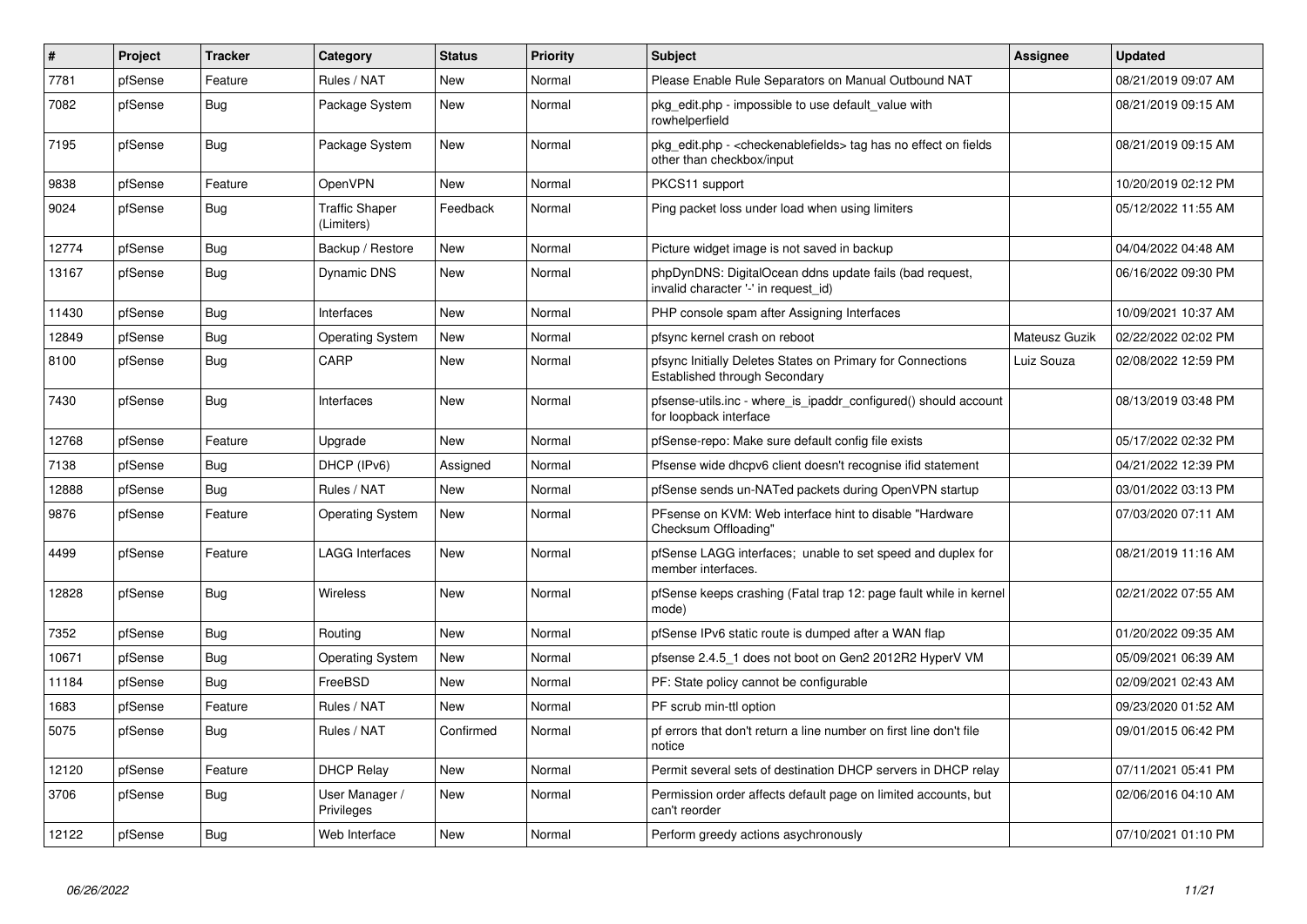| #     | Project | <b>Tracker</b> | Category                     | <b>Status</b>                 | <b>Priority</b> | <b>Subject</b>                                                                                              | <b>Assignee</b>   | <b>Updated</b>      |
|-------|---------|----------------|------------------------------|-------------------------------|-----------------|-------------------------------------------------------------------------------------------------------------|-------------------|---------------------|
| 12549 | pfSense | Regression     | <b>IPsec</b>                 | New                           | Normal          | Per-user Mobile IPsec settings are not applied to connecting<br>mobile clients                              | Jim Pingle        | 04/26/2022 07:50 AM |
| 1574  | pfSense | Feature        | User Manager /<br>Privileges | <b>New</b>                    | Normal          | Password quality enforcment.                                                                                |                   | 02/06/2016 04:15 AM |
| 9485  | pfSense | Bug            | User Manager /<br>Privileges | <b>New</b>                    | Normal          | password match error on system usermanager causes Group<br>membership to be reset.                          |                   | 04/26/2019 08:52 AM |
| 12740 | pfSense | Bug            | FreeBSD                      | Incomplete                    | Normal          | panic: esp input cb: Unexpected address family                                                              |                   | 01/27/2022 01:19 PM |
| 13017 | pfSense | Feature        | Packet Capture               | <b>New</b>                    | Normal          | Packet capture: add preview results while capture is running                                                |                   | 04/09/2022 11:08 AM |
| 4456  | pfSense | Feature        | Diagnostics                  | New                           | Normal          | Packet capture additional filtering options                                                                 |                   | 08/20/2019 03:30 PM |
| 11724 | pfSense | Bug            | Package System               | <b>New</b>                    | Normal          | Packages unexpectedly removed when changing update<br>branches                                              |                   | 03/29/2021 08:09 AM |
| 13054 | pfSense | Feature        | Package System               | <b>New</b>                    | Normal          | Package plugin hook for web server configuration stanzas                                                    | Jim Pingle        | 04/12/2022 03:04 PM |
| 13124 | pfSense | Feature        | Web Interface                | <b>Pull Request</b><br>Review | Normal          | Option to wait for interface selection before displaying firewall<br>rules                                  |                   | 05/17/2022 02:15 PM |
| 13293 | pfSense | Feature        | OpenVPN                      | New                           | Normal          | Option to set auth-gen-token in OpenVPN GUI                                                                 |                   | 06/21/2022 02:35 PM |
| 1947  | pfSense | Feature        | Rules / NAT                  | <b>New</b>                    | Normal          | Option to kill all states when creating a block rule                                                        |                   | 08/20/2019 01:09 PM |
| 12055 | pfSense | Feature        | Virtual IP<br>Addresses      | Feedback                      | Normal          | Option to disable XMLRPC Sync for Loopback Virtual IPs                                                      |                   | 06/18/2021 09:05 AM |
| 336   | pfSense | Feature        | <b>LAGG Interfaces</b>       | New                           | Normal          | Option to create lagg under assign interfaces                                                               |                   | 08/21/2019 11:16 AM |
| 8520  | pfSense | Feature        | Interfaces                   | <b>New</b>                    | Normal          | Option to auto-renew DHCP on interface with an offline gateway<br>or marked as down                         |                   | 07/20/2021 11:00 AM |
| 13089 | pfSense | Bug            | OpenVPN                      | <b>New</b>                    | Normal          | OpenVPN: fix some netbios options were preserved even if teh<br>Netbios option was unchecked                | Jim Pingle        | 04/22/2022 11:06 AM |
| 13085 | pfSense | Feature        | OpenVPN                      | Pull Request<br>Review        | Normal          | OpenVPN: expose NBDD servers in GUI + fix GUI bugs                                                          | Jim Pingle        | 04/22/2022 11:09 AM |
| 13090 | pfSense | Bug            | OpenVPN                      | New                           | Normal          | OpenVPN: do not use legacy deprecated netbios settings                                                      | Jim Pingle        | 04/22/2022 11:19 AM |
| 9156  | pfSense | Feature        | OpenVPN                      | New                           | Normal          | OpenVPN: Add tickbox for 'nopool' directive                                                                 |                   | 04/14/2020 01:45 PM |
| 7281  | pfSense | Feature        | OpenVPN                      | New                           | Normal          | OpenVPN: Add support for IPv6 dynamic prefix selection                                                      |                   | 12/21/2017 08:56 PM |
| 12927 | pfSense | <b>Bug</b>     | OpenVPN                      | New                           | Normal          | OpenVPN with OCSP enabled allows connections with revoked<br>certificates                                   |                   | 03/24/2022 08:22 AM |
| 11778 | pfSense | Bug            | OpenVPN                      | New                           | Normal          | OpenVPN uses 100% CPU after experiencing packet loss                                                        |                   | 02/28/2022 07:38 AM |
| 13243 | pfSense | Bug            | OpenVPN                      | <b>Pull Request</b><br>Review | Normal          | OpenVPN status for multi-user VPN shows info icon to display<br>RADIUS rules when there are none to display | Marcos<br>Mendoza | 06/19/2022 05:53 PM |
| 6993  | pfSense | <b>Bug</b>     | OpenVPN                      | New                           | Normal          | OpenVPN status error during CARP state transition                                                           | James Webb        | 12/31/2021 05:44 PM |
| 11541 | pfSense | Bug            | OpenVPN                      | New                           | Normal          | OpenVPN status does not work properly when set to TCP and<br>Concurrent Connections = 1                     |                   | 03/02/2021 02:27 PM |
| 13087 | pfSense | <b>Bug</b>     | OpenVPN                      | New                           | Normal          | OpenVPN Server: hide WINS servers list when netbios option is<br>unchecked while WINS servers is checked    |                   | 04/22/2022 10:29 AM |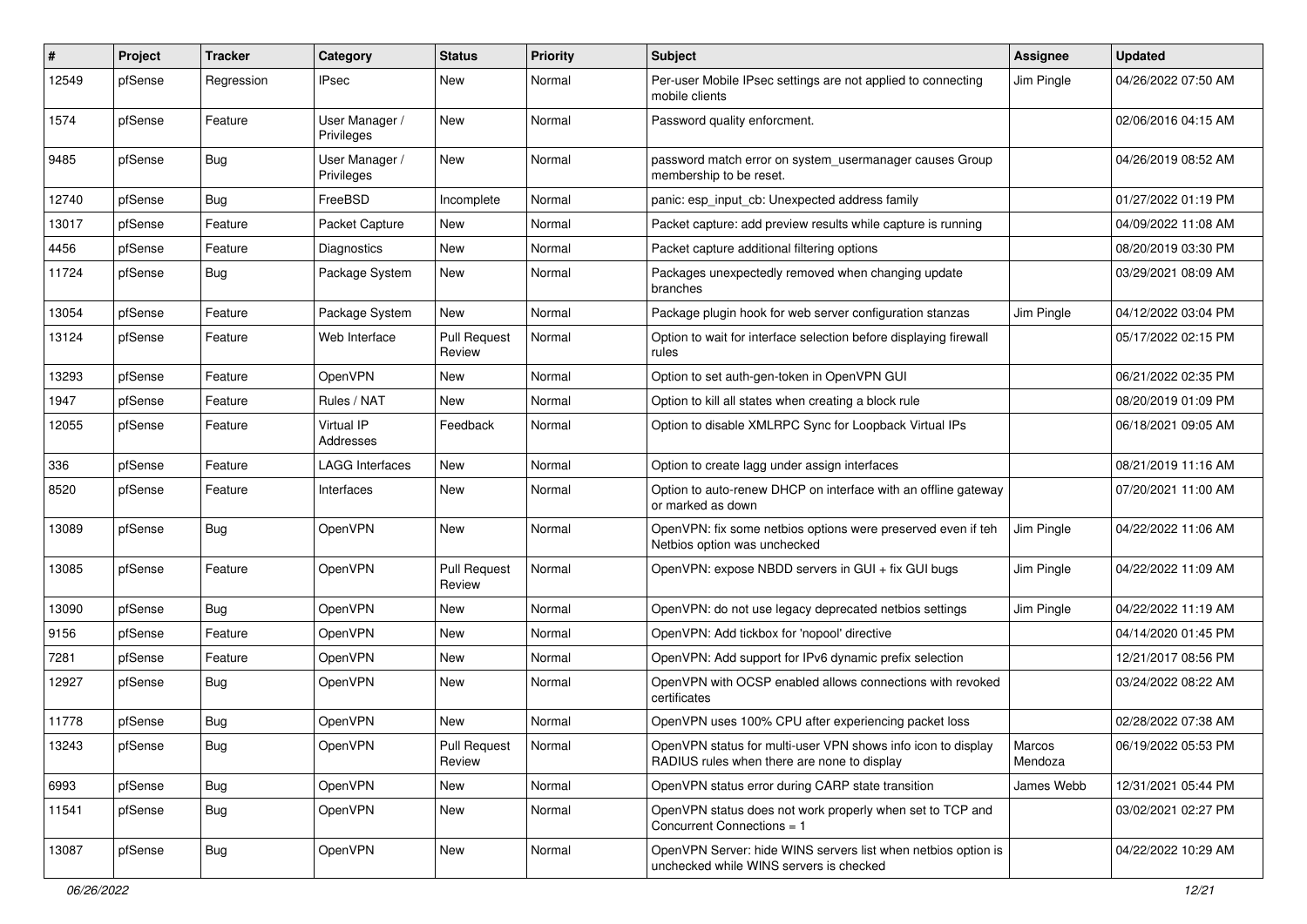| ∦     | Project | <b>Tracker</b> | Category                | <b>Status</b> | Priority | Subject                                                                                                                                                                                            | Assignee     | <b>Updated</b>      |
|-------|---------|----------------|-------------------------|---------------|----------|----------------------------------------------------------------------------------------------------------------------------------------------------------------------------------------------------|--------------|---------------------|
| 12563 | pfSense | Bug            | OpenVPN                 | New           | Normal   | OpenVPN server doesn't support Framed-IPv6-Address<br><b>RADIUS attribute</b>                                                                                                                      |              | 12/03/2021 11:19 AM |
| 8380  | pfSense | Bug            | OpenVPN                 | <b>New</b>    | Normal   | OpenVPN RADIUS password length is not constant                                                                                                                                                     | Jim Pingle   | 07/17/2020 11:46 AM |
| 12874 | pfSense | Feature        | OpenVPN                 | New           | Normal   | OpenVPN RADIUS Framed-Pool                                                                                                                                                                         |              | 02/25/2022 02:24 PM |
| 11715 | pfSense | <b>Bug</b>     | OpenVPN                 | New           | Normal   | OpenVPN MTU                                                                                                                                                                                        |              | 03/22/2021 01:35 AM |
| 9937  | pfSense | Feature        | Authentication          | New           | Normal   | OpenVPN Login User Privilege                                                                                                                                                                       |              | 11/29/2019 08:46 AM |
| 13088 | pfSense | Bug            | OpenVPN                 | <b>New</b>    | Normal   | OpenVPN Client Overrides: properly hide/show form fields                                                                                                                                           | Jim Pingle   | 06/08/2022 09:15 AM |
| 7286  | pfSense | Bug            | OpenVPN                 | Incomplete    | Normal   | OpenVPN client is unreliable when you have multiple tunnels                                                                                                                                        |              | 08/19/2019 03:28 PM |
| 8122  | pfSense | Bug            | <b>OpenVPN</b>          | New           | Normal   | openvpn client is unable to use OTP (temporary) passwords                                                                                                                                          |              | 04/16/2018 09:28 AM |
| 7881  | pfSense | Feature        | OpenVPN                 | <b>New</b>    | Normal   | OpenVPN client - add support for multiple server entries                                                                                                                                           |              | 08/14/2019 09:32 AM |
| 9344  | pfSense | Bug            | Translations            | New           | Normal   | OpenVPN click NCP Algorithms will always go to DH<br>Parameters website(in Chinese-Taiwan)                                                                                                         |              | 10/21/2021 03:48 AM |
| 12950 | pfSense | Bug            | Routing                 | <b>New</b>    | Normal   | OpenVPN as default gateway does not get set at boot time                                                                                                                                           |              | 04/09/2022 05:46 PM |
| 4010  | pfSense | Feature        | <b>OpenVPN</b>          | New           | Normal   | OpenVPN always loads engines available on openssl                                                                                                                                                  |              | 07/08/2016 10:29 PM |
| 3652  | pfSense | Feature        | <b>OpenVPN</b>          | New           | Normal   | OpenVPN - Dynamic IPv6 Tunnel Network                                                                                                                                                              |              | 03/20/2019 09:50 AM |
| 11876 | pfSense | Feature        | Hardware / Drivers      | <b>New</b>    | Normal   | OpenSSL does not use QAT acceleration on pfSense Plus<br>21.02-RELEASE-p1 or 21.05-DEVELOPMENT                                                                                                     |              | 05/03/2021 08:02 AM |
| 12544 | pfSense | Bug            | <b>Operating System</b> | <b>New</b>    | Normal   | OpenSSH vulnerabilities                                                                                                                                                                            |              | 06/25/2022 05:47 PM |
| 9165  | pfSense | Feature        | Authentication          | New           | Normal   | only IPs can be added to sshguard whitelist                                                                                                                                                        |              | 04/21/2022 12:39 PM |
| 11641 | pfSense | Bug            | Interfaces              | New           | Normal   | On xn based interfaces without the VLANMTU flag the first<br>VLAN tag defined does not follow the parent interface MTU<br>settings. All subsequent VLAN tags follow the parent interface's<br>MTU. |              | 03/09/2021 06:42 PM |
| 3377  | pfSense | Feature        | <b>Captive Portal</b>   | <b>New</b>    | Normal   | OAuth2 authentication in captive portal                                                                                                                                                            | Jim Thompson | 10/19/2020 09:13 AM |
| 6742  | pfSense | Feature        | Authentication          | New           | Normal   | OAuth2 authentication for OpenVPN (and for FreeRadius)                                                                                                                                             | Jim Thompson | 10/19/2020 09:19 AM |
| 8149  | pfSense | Feature        | <b>NTPD</b>             | <b>New</b>    | Normal   | <b>NTPsec</b>                                                                                                                                                                                      |              | 10/11/2020 10:59 AM |
| 4604  | pfSense | Bug            | <b>NTPD</b>             | New           | Normal   | NTP time server entries may or may not work, depending upon<br>interfaces selected when configuring NTP service                                                                                    |              | 12/11/2021 07:59 PM |
| 7201  | pfSense | Feature        | <b>NTPD</b>             | <b>New</b>    | Normal   | NTP Support multiple GPS reference clocks                                                                                                                                                          |              | 04/27/2021 12:31 PM |
| 8794  | pfSense | Feature        | <b>NTPD</b>             | New           | Normal   | NTP authentiction                                                                                                                                                                                  | Tod L        | 08/05/2021 01:20 AM |
| 7287  | pfSense | Feature        | <b>NTPD</b>             | New           | Normal   | NTP add support for ACTS ref clock                                                                                                                                                                 |              | 10/12/2020 07:45 AM |
| 1506  | pfSense | Feature        | Notifications           | New           | Normal   | Notifications should spool                                                                                                                                                                         |              | 05/05/2011 12:58 PM |
| 1890  | pfSense | Bug            | Translations            | New           | Normal   | No gettext support in console scripts                                                                                                                                                              |              | 08/13/2019 12:24 PM |
| 5556  | pfSense | Feature        | Diagnostics             | New           | Normal   | No error when downloading non-existing file on<br>Diagnostics/Execute                                                                                                                              |              | 08/20/2019 03:43 PM |
| 6823  | pfSense | i Bug          | Interfaces              | New           | Normal   | No connectivity after changing link state to UP                                                                                                                                                    |              | 04/21/2022 12:39 PM |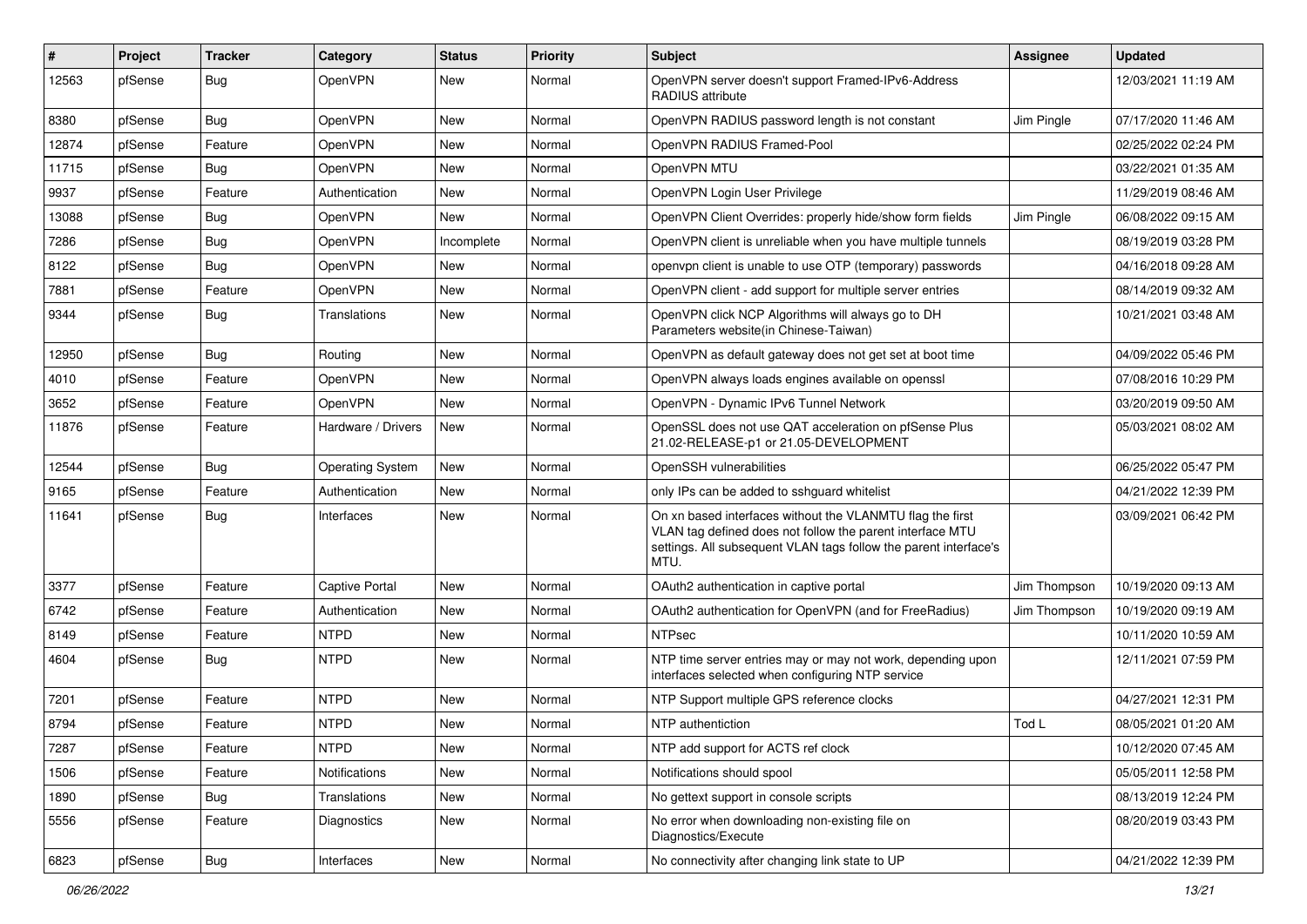| ∦     | Project | <b>Tracker</b> | Category                     | <b>Status</b> | <b>Priority</b> | Subject                                                                                                                 | Assignee   | <b>Updated</b>      |
|-------|---------|----------------|------------------------------|---------------|-----------------|-------------------------------------------------------------------------------------------------------------------------|------------|---------------------|
| 3358  | pfSense | Bug            | Package System               | New           | Normal          | new version of <include file=""> is not required during reinstall all</include>                                         |            | 12/26/2014 12:13 PM |
| 6615  | pfSense | Feature        | DHCP (IPv4)                  | New           | Normal          | new DHCP server option                                                                                                  |            | 08/13/2019 01:39 PM |
| 3697  | pfSense | Feature        | Backup / Restore             | New           | Normal          | New backup/restore area: Certificates                                                                                   |            | 03/11/2017 11:30 AM |
| 11657 | pfSense | Bug            | Interfaces                   | New           | Normal          | netmap ring reinit error                                                                                                |            | 03/18/2021 10:32 PM |
| 8804  | pfSense | Bug            | PPP Interfaces               | New           | Normal          | Netgate SG-1000 PPPoE Keepalives not prioritized, internet<br>drops                                                     |            | 08/20/2019 10:06 AM |
| 10137 | pfSense | Feature        | Package System               | New           | Normal          | net-mgmt/arpwatch: Update to 3.0                                                                                        |            | 12/30/2019 05:16 PM |
| 12535 | pfSense | Documentation  | Routing                      | <b>New</b>    | Normal          | Negate Rules function does not match the description                                                                    |            | 11/19/2021 02:03 PM |
| 8641  | pfSense | Feature        | Web Interface                | New           | Normal          | Need way to disable HSTS and/or replace webConfigurator<br>certificate from CLI                                         |            | 07/16/2018 10:21 AM |
| 5510  | pfSense | Feature        | Package System               | New           | Normal          | Need a simple way to enable/disable package-installed services                                                          |            | 04/21/2022 12:39 PM |
| 9179  | pfSense | <b>Bug</b>     | <b>NAT Reflection</b>        | <b>New</b>    | Normal          | NAT reflection fix implemented for #8604 is causing WebUI and<br>XMLRPC to fail on slave                                |            | 03/27/2020 08:01 PM |
| 13290 | pfSense | Regression     | <b>Captive Portal</b>        | Feedback      | Normal          | My PfSense version 2.7 is returning the error "dummynet bad<br>switch 21" every time I activate my Captive Portals (7). |            | 06/20/2022 06:01 PM |
| 3696  | pfSense | Feature        | Backup / Restore             | New           | Normal          | Multiple items backup/restore                                                                                           |            | 06/06/2014 02:33 PM |
| 9504  | pfSense | Bug            | Dynamic DNS                  | New           | Normal          | Multiple Dynamic DNS update notifications for the same<br>interface, not differentiated by the hostname                 |            | 05/07/2019 07:46 AM |
| 12823 | pfSense | Bug            | DHCP (IPv6)                  | <b>New</b>    | Normal          | Multiple DHCP6 WAN connections PPPoE interface 'defached'<br>status                                                     |            | 02/18/2022 05:39 AM |
| 11954 | pfSense | Feature        | <b>IGMP Proxy</b>            | New           | Normal          | <b>Multicast limits</b>                                                                                                 |            | 05/25/2021 12:36 AM |
| 228   | pfSense | Feature        | Multi-WAN                    | New           | Normal          | Multi-WAN support with same gateway on multiple WANs                                                                    |            | 04/11/2015 01:10 AM |
| 8113  | pfSense | Bug            | Interfaces                   | New           | Normal          | MTU setting on bridge, openvpn clients ignored                                                                          |            | 12/31/2021 05:55 PM |
| 9621  | pfSense | Feature        | User Manager /<br>Privileges | New           | Normal          | More convenient deletion of single user privileges                                                                      |            | 07/09/2019 03:09 AM |
| 9698  | pfSense | Bug            | <b>RRD Graphs</b>            | New           | Normal          | Monitoring graphs do not retain state after auto-refresh                                                                |            | 08/26/2019 02:09 AM |
| 11539 | pfSense | Bug            | <b>IPsec</b>                 | Feedback      | Normal          | Mobile IPsec "split_include" value of 0.0.0.0/0 causes some<br>clients to fail                                          | Jim Pingle | 05/23/2022 12:33 AM |
| 4688  | pfSense | Feature        | <b>IPsec</b>                 | <b>New</b>    | Normal          | Missing TFC Traffic Flow Confidentiality support                                                                        |            | 11/15/2021 12:27 PM |
| 11731 | pfSense | <b>Bug</b>     | Hardware / Drivers           | New           | Normal          | Missing support for Realtek USB NICs                                                                                    |            | 03/30/2021 04:32 AM |
| 7747  | pfSense | Feature        | Console Menu                 | New           | Normal          | Minor UI Tweak: Make hitting enter on the console (esp via<br>SSH) should not log you out, but simply redraw the menu   |            | 08/01/2017 04:03 PM |
| 6926  | pfSense | Bug            | UPnP/NAT-PMP                 | New           | Normal          | Miniupnp advertising expired IPv6 address                                                                               |            | 01/15/2022 08:29 PM |
| 7238  | pfSense | <b>Bug</b>     | Web Interface                | New           | Normal          | Menu layout broken when using "Hostname in Menu" with long<br>hostnames                                                 |            | 02/21/2017 07:01 AM |
| 12095 | pfSense | <b>Bug</b>     | Authentication               | New           | Normal          | Memory leak in pcscd                                                                                                    |            | 06/01/2022 01:01 PM |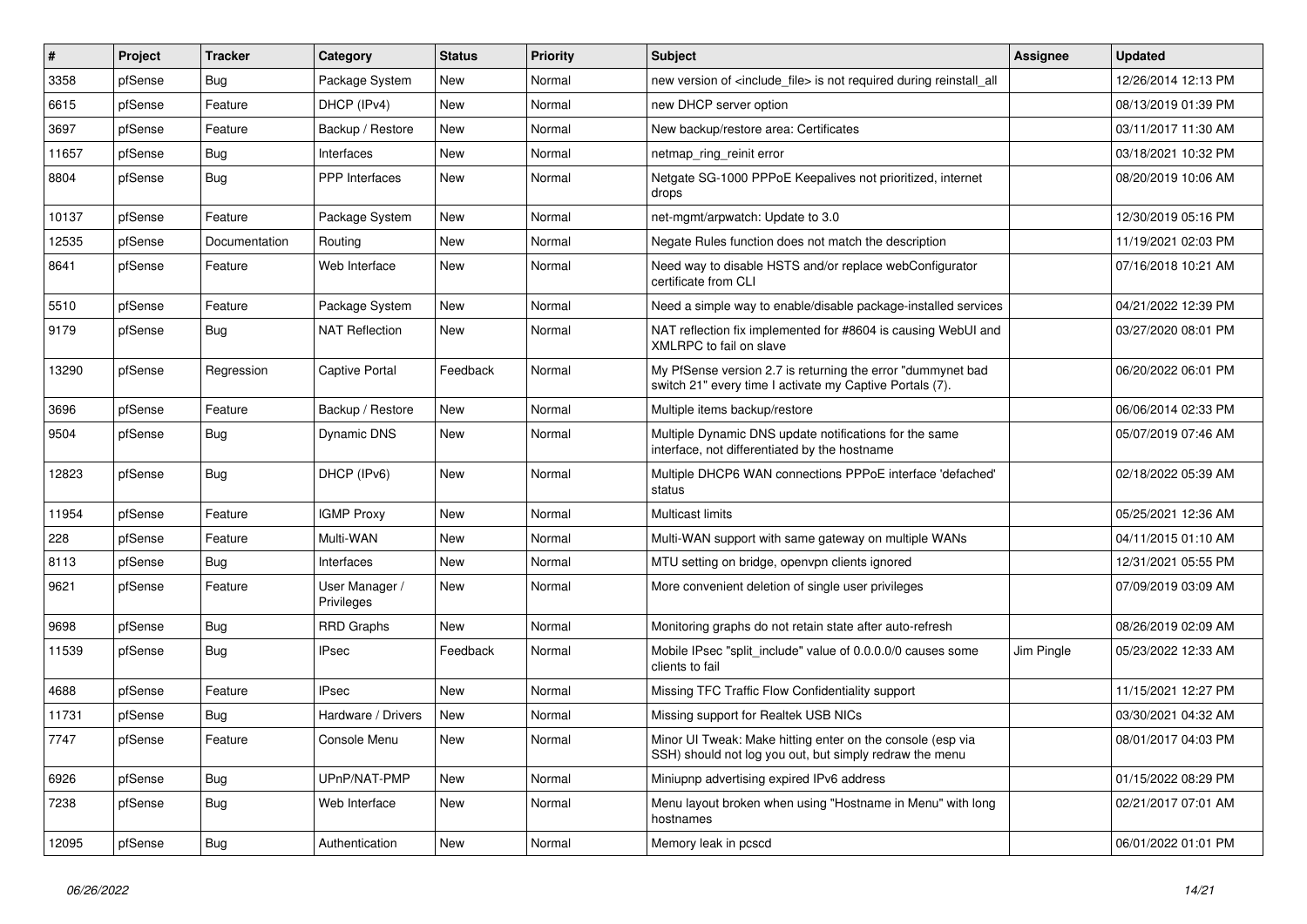| #     | <b>Project</b> | <b>Tracker</b> | Category                                        | <b>Status</b> | Priority | <b>Subject</b>                                                                                       | <b>Assignee</b>        | <b>Updated</b>      |
|-------|----------------|----------------|-------------------------------------------------|---------------|----------|------------------------------------------------------------------------------------------------------|------------------------|---------------------|
| 9094  | pfSense        | Bug            | Hardware / Drivers                              | Assigned      | Normal   | MBT console settings are not forced to video console                                                 |                        | 11/07/2018 10:23 AM |
| 12938 | pfSense        | <b>Bug</b>     | <b>IPv6 Router</b><br>Advertisements<br>(RADVD) | <b>New</b>    | Normal   | MaxRtrAdvInterval would allow stale DNS servers to be deleted<br>faster                              |                        | 03/12/2022 09:37 AM |
| 9464  | pfSense        | Feature        | Interfaces                                      | <b>New</b>    | Normal   | Marvell 6000 -- netgate hardware (e.g.: XG-7100, XG-3100)<br>internal switch LACP support            |                        | 04/08/2019 07:58 AM |
| 13076 | pfSense        | Bug            | Gateway Monitoring                              | <b>New</b>    | Normal   | Marking a gateway as down does not affect IPsec entries using<br>gateway groups                      |                        | 06/03/2022 10:32 AM |
| 13003 | pfSense        | Bug            | Hardware / Drivers                              | <b>New</b>    | Normal   | Malicious Driver Detection event on ixl driver                                                       |                        | 06/25/2022 05:00 PM |
| 4798  | pfSense        | Feature        | <b>DNS Resolver</b>                             | <b>New</b>    | Normal   | Make host and domain overrides available to both DNS<br>Resolver and DNS Forwarder                   |                        | 06/29/2015 02:14 AM |
| 8262  | pfSense        | Feature        | <b>IPv6 Router</b><br>Advertisements<br>(RADVD) | <b>New</b>    | Normal   | Make each prefix flags configurable separately.                                                      |                        | 01/16/2018 12:35 PM |
| 7799  | pfSense        | Feature        | Rules / NAT                                     | New           | Normal   | Make an ajax call to toggle logging by clicking on the logging<br>icon next to a rule                |                        | 08/13/2019 09:40 AM |
| 3288  | pfSense        | Feature        | Rules / NAT                                     | <b>New</b>    | Normal   | Macros for Interface Networks on Outbound NAT rule Source<br>drop-down                               |                        | 08/21/2019 11:02 AM |
| 2965  | pfSense        | Feature        | Rules / NAT                                     | New           | Normal   | Mac Firewalling                                                                                      |                        | 04/24/2013 12:02 PM |
| 12715 | pfSense        | <b>Bug</b>     | Authentication                                  | <b>New</b>    | Normal   | Long system startup time when LDAP is configured and<br>unavailable during startup.                  | Christian<br>McDonald  | 01/24/2022 05:50 AM |
| 6481  | pfSense        | <b>Bug</b>     | <b>IPsec</b>                                    | <b>New</b>    | Normal   | loading EAP RADIUS method failed                                                                     |                        | 03/24/2020 04:25 PM |
| 11412 | pfSense        | Bug            | Interfaces                                      | <b>New</b>    | Normal   | LLDPD Package Doesn't Work with Switchports                                                          |                        | 02/12/2021 08:12 PM |
| 9038  | pfSense        | Feature        | Logging                                         | New           | Normal   | Live view of any log file                                                                            |                        | 08/19/2019 02:55 PM |
| 3824  | pfSense        | <b>Bug</b>     | <b>Traffic Shaper</b><br>(Limiters)             | Confirmed     | Normal   | Limiters on bridge break traffic outside locally-configured IP<br>subnets                            | Luiz Souza             | 11/03/2016 07:16 PM |
| 1848  | pfSense        | <b>Bug</b>     | <b>Traffic Shaper</b><br>(Limiters)             | Confirmed     | Normal   | Limiters after policy routing has taken place do not behave<br>correctly                             |                        | 10/25/2014 09:18 PM |
| 7389  | pfSense        | <b>Bug</b>     | <b>Traffic Shaper</b><br>(Limiters)             | In Progress   | Normal   | Limiter does not work with transparent proxy                                                         | Luiz Souza             | 02/01/2021 03:31 PM |
| 8072  | pfSense        | Bug            | <b>Traffic Shaper</b><br>(Limiters)             | New           | Normal   | Limiter / Queue mask issues?                                                                         | Ivor Kreso             | 11/08/2017 07:56 PM |
| 8346  | pfSense        | Feature        | <b>IPsec</b>                                    | <b>New</b>    | Normal   | Let pFSense act as an IPSec XAuth VPN Client                                                         |                        | 02/23/2018 07:39 AM |
| 12283 | pfSense        | Bug            | Authentication                                  | <b>New</b>    | Normal   | LDAP/RADIUS authentication servers configuration does not<br>allow source IP address to be specified |                        | 08/20/2021 01:15 AM |
| 12726 | pfSense        | Bug            | Authentication                                  | <b>New</b>    | Normal   | LDAP select container button auto populate                                                           |                        | 01/25/2022 01:48 PM |
| 13093 | pfSense        | <b>Bug</b>     | Authentication                                  | In Progress   | Normal   | LDAP authentication fails with extended query and RFC2307<br>group lookups enabled                   | <b>Chris Linstruth</b> | 05/31/2022 07:20 AM |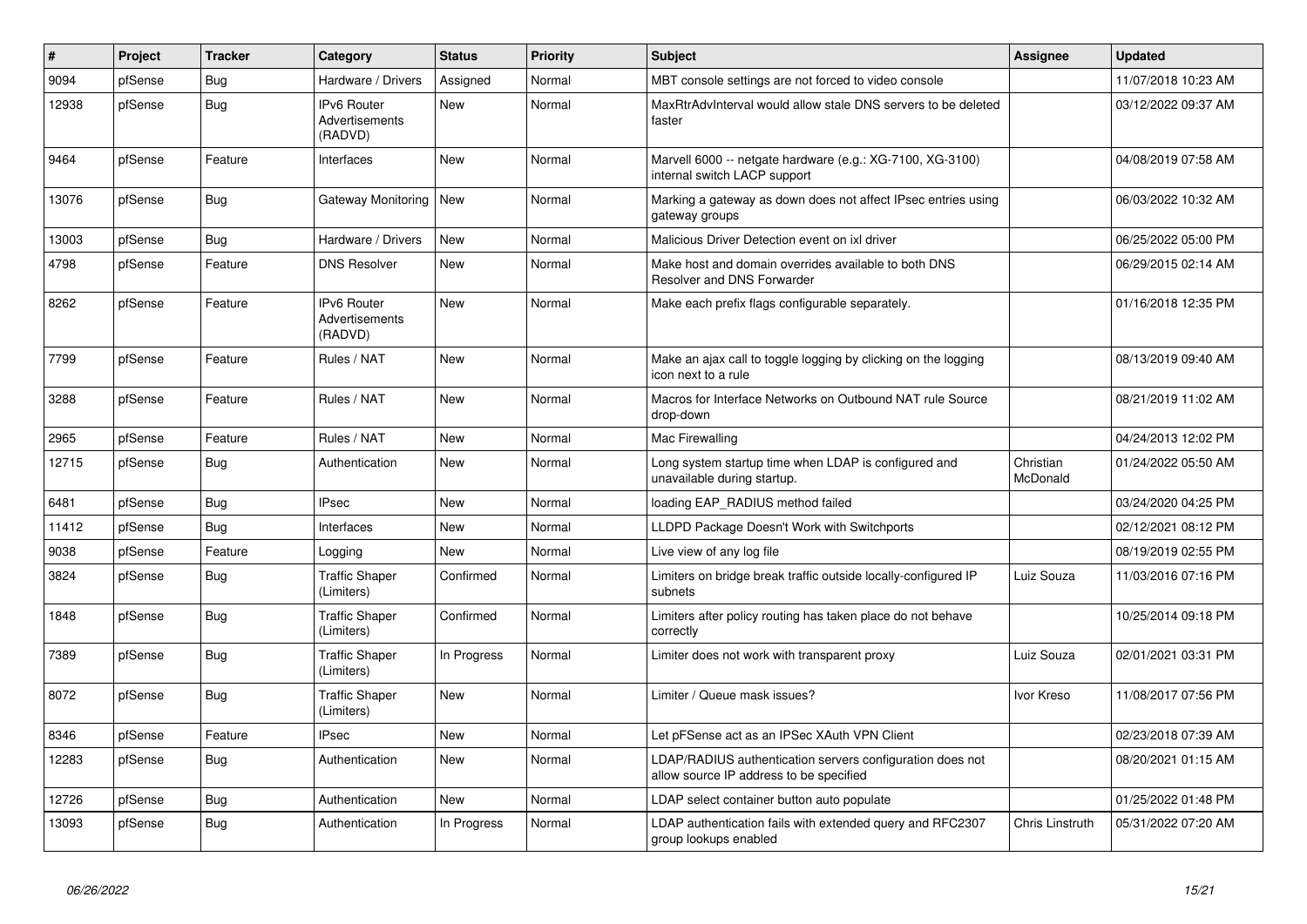| #     | Project | <b>Tracker</b> | Category                                        | <b>Status</b> | Priority | <b>Subject</b>                                                                                                          | <b>Assignee</b>       | <b>Updated</b>      |
|-------|---------|----------------|-------------------------------------------------|---------------|----------|-------------------------------------------------------------------------------------------------------------------------|-----------------------|---------------------|
| 10271 | pfSense | Bug            | Web Interface                                   | New           | Normal   | Large number of VLAN/LANs make "Interfaces" menu hard to<br>access                                                      |                       | 02/20/2020 04:46 AM |
| 2504  | pfSense | Feature        | <b>LAGG Interfaces</b>                          | New           | Normal   | lagg enhancements                                                                                                       |                       | 01/08/2021 12:17 PM |
| 11761 | pfSense | Bug            | L <sub>2</sub> TP                               | <b>New</b>    | Normal   | L2TP/IPsec VPN : PPP LCP negotiation occurs before user<br>authentication                                               |                       | 03/31/2021 04:52 AM |
| 33    | pfSense | Todo           | User Manager /<br>Privileges                    | <b>New</b>    | Normal   | L2TP users integration with user manager                                                                                |                       | 02/06/2016 04:53 AM |
| 7563  | pfSense | Feature        | L <sub>2</sub> TP                               | <b>New</b>    | Normal   | I2tp Suggestion: consider allowing IP/Subnet for the user.                                                              |                       | 08/21/2019 10:52 AM |
| 1667  | pfSense | Bug            | L <sub>2</sub> TP                               | New           | Normal   | L2TP server does not respond properly from a CARP VIP                                                                   |                       | 12/11/2021 07:43 PM |
| 11556 | pfSense | Bug            | Rules / NAT                                     | <b>New</b>    | Normal   | Kill all states associated with a NAT address                                                                           |                       | 03/19/2021 10:29 AM |
| 10544 | pfSense | Bug            | User Manager /<br>Privileges                    | New           | Normal   | It's not possible to add a user to group operator using the gui                                                         |                       | 04/21/2022 12:39 PM |
| 8401  | pfSense | Bug            | Installer                                       | New           | Normal   | Issues related to keys representing alphabetic characters<br>specific to Scandinavian languages and to some other keys. |                       | 03/30/2018 11:06 AM |
| 7040  | pfSense | Bug            | Interfaces                                      | New           | Normal   | Issue when disabling an interface                                                                                       |                       | 12/26/2016 02:56 AM |
| 13248 | pfSense | Regression     | DHCP (IPv6)                                     | New           | Normal   | IPv6 Router Advertisements runs when config.xml does not<br>contain an entry for the interface                          |                       | 06/05/2022 07:44 PM |
| 6541  | pfSense | Bug            | IPv6 Router<br><b>Advertisements</b><br>(RADVD) | New           | Normal   | IPv6 RAs always include on-link prefix; clients may not use<br>DHCPv6 managed addresses                                 |                       | 08/13/2019 03:23 PM |
| 3326  | pfSense | Bug            | PPP Interfaces                                  | <b>New</b>    | Normal   | IPv6 only PPPoE connection                                                                                              |                       | 11/18/2013 09:37 AM |
| 12421 | pfSense | Bug            | Rules / NAT                                     | New           | Normal   | IPV6 limiter bug                                                                                                        |                       | 10/02/2021 08:44 AM |
| 7303  | pfSense | Bug            | <b>IPv6 Router</b><br>Advertisements<br>(RADVD) | New           | Normal   | ipv6 connectivity lost on pfSense reboot                                                                                |                       | 08/20/2019 12:23 PM |
| 9650  | pfSense | Bug            | Gateways                                        | <b>New</b>    | Normal   | IPv6 connection drops (ir-)regular on Kabelvodafone (German<br>cable ISP)                                               |                       | 07/27/2019 07:14 AM |
| 6289  | pfSense | Bug            | Interfaces                                      | New           | Normal   | IPv6 address not given to track6 interfaces on create                                                                   |                       | 12/30/2021 04:17 AM |
| 6213  | pfSense | Feature        | <b>IPsec</b>                                    | New           | Normal   | IPSEC: IPV4/IPV6 dual-interface-stack support for Mobile IKE                                                            |                       | 04/20/2016 07:48 AM |
| 8686  | pfSense | Bug            | <b>IPsec</b>                                    | <b>New</b>    | Normal   | IPsec VTI: Assigned interface firewall rules are never parsed                                                           |                       | 02/10/2021 12:15 PM |
| 7773  | pfSense | Feature        | <b>IPsec</b>                                    | <b>New</b>    | Normal   | IPSec using IKEv2 with split DNS not using provided domain<br>names                                                     |                       | 08/15/2017 05:25 PM |
| 6668  | pfSense | Bug            | <b>IPsec</b>                                    | Feedback      | Normal   | IPSec tunnel + L2TP/IPSec VPN - wrong PSK chosen by<br>pfSense                                                          |                       | 09/21/2019 02:07 AM |
| 5331  | pfSense | Feature        | <b>IPsec</b>                                    | New           | Normal   | IPSec table for tuning strongswan.conf                                                                                  |                       | 05/05/2021 12:10 AM |
| 7420  | pfSense | <b>Bug</b>     | <b>IPsec</b>                                    | New           | Normal   | ipsec status freezing                                                                                                   |                       | 02/13/2020 09:09 AM |
| 9349  | pfSense | <b>Bug</b>     | <b>IPsec</b>                                    | Confirmed     | Normal   | IPSec service start/stop/restart fails after settings change                                                            | Markus<br>Stockhausen | 10/30/2020 01:33 PM |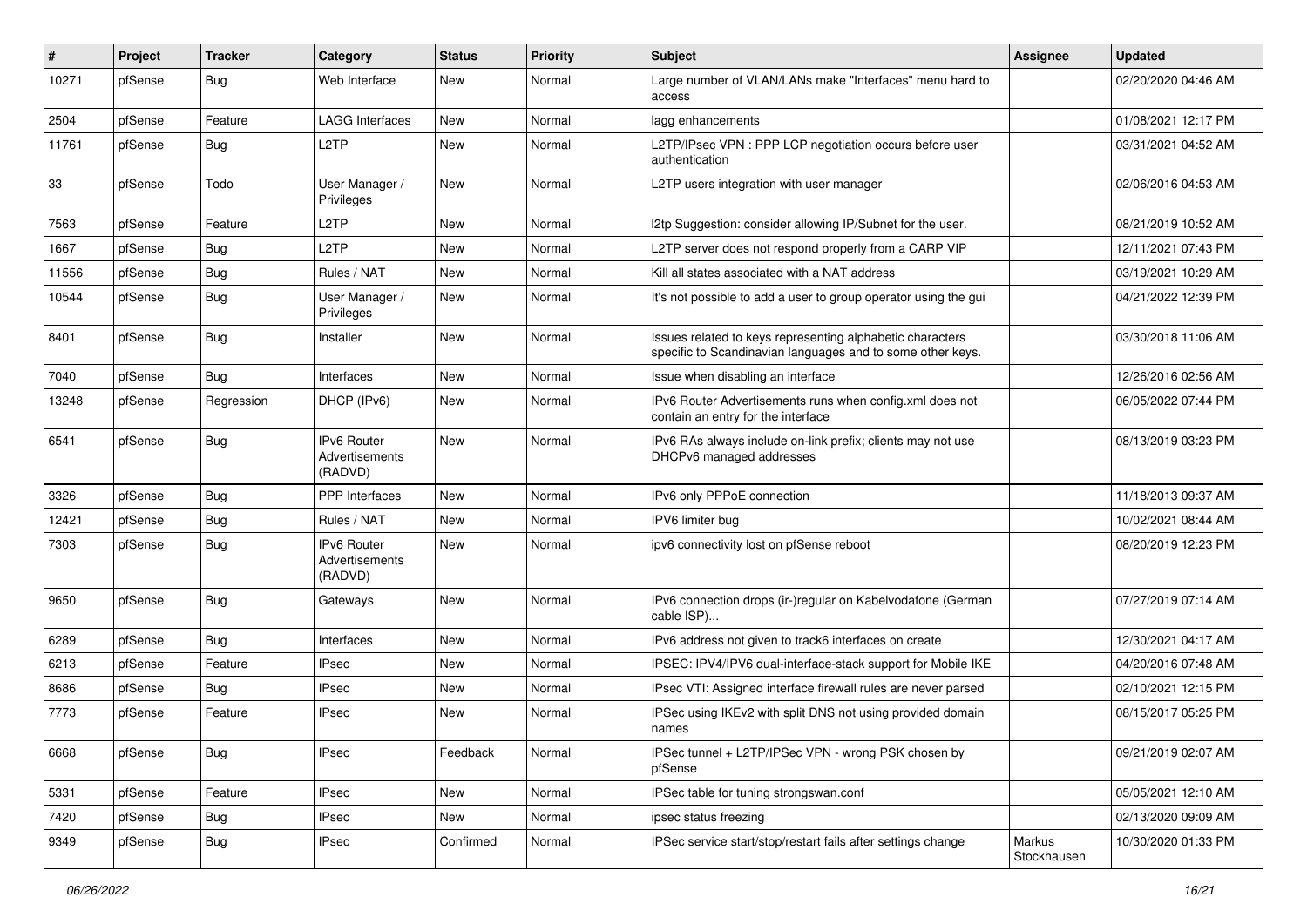| #     | Project | <b>Tracker</b> | Category                        | <b>Status</b> | <b>Priority</b> | <b>Subject</b>                                                                                                                   | <b>Assignee</b>        | <b>Updated</b>      |
|-------|---------|----------------|---------------------------------|---------------|-----------------|----------------------------------------------------------------------------------------------------------------------------------|------------------------|---------------------|
| 13264 | pfSense | Feature        | <b>IPsec</b>                    | New           | Normal          | IPSec Phase2 select multiple PFS key groups                                                                                      |                        | 06/10/2022 04:29 PM |
| 8013  | pfSense | Bug            | <b>IPsec</b>                    | <b>New</b>    | Normal          | IPsec MSS clamping value shared for IPv4 and IPv6                                                                                | Luiz Souza             | 10/28/2021 01:37 PM |
| 12762 | pfSense | <b>Bug</b>     | <b>IPsec</b>                    | New           | Normal          | IPsec keep alive check ignores Child SA Start Action                                                                             | Viktor Gurov           | 02/07/2022 11:21 AM |
| 6167  | pfSense | <b>Bug</b>     | <b>IPsec</b>                    | Confirmed     | Normal          | IPsec IPComp not working                                                                                                         | George<br>Neville-Neil | 09/22/2020 06:07 PM |
| 4591  | pfSense | Feature        | <b>IPsec</b>                    | <b>New</b>    | Normal          | IPSec Failover Support for IP Addresses instead of Dynamic<br>DNS / Failover Group                                               |                        | 09/04/2020 12:17 AM |
| 9857  | pfSense | Feature        | <b>IPsec</b>                    | <b>New</b>    | Normal          | IPsec Down/Up SMTP Notifications                                                                                                 |                        | 08/31/2021 08:07 AM |
| 12335 | pfSense | <b>Bug</b>     | <b>IPsec</b>                    | New           | Normal          | <b>IPsec DNS inefficiency</b>                                                                                                    | Jim Pingle             | 04/26/2022 07:50 AM |
| 6370  | pfSense | Bug            | <b>IPsec</b>                    | Confirmed     | Normal          | IPSEC bound to WAN gateway group and Dynamic DNS<br>doesn't to fail back tunnel to WAN on DDNS update                            |                        | 08/31/2021 07:38 AM |
| 8815  | pfSense | <b>Bug</b>     | Interfaces                      | <b>New</b>    | Normal          | IP addresses are removed from interfaces when link is lost and<br>either IPv4 or IPv6 is dynamic                                 | Luiz Souza             | 07/21/2021 07:49 AM |
| 4474  | pfSense | Bug            | Package System                  | Confirmed     | Normal          | IP address change triggers reload of all packages                                                                                |                        | 02/13/2017 07:21 AM |
| 1521  | pfSense | Todo           | Routing                         | <b>New</b>    | Normal          | Investigate FreeBSD route metric support for future versions                                                                     |                        | 05/12/2011 11:28 AM |
| 11091 | pfSense | Bug            | Interfaces                      | <b>New</b>    | Normal          | Interfaces set as disabled in the configuration have an UP<br>status in the operating system at boot                             | <b>Viktor Gurov</b>    | 05/10/2022 03:12 PM |
| 7113  | pfSense | Bug            | Dashboard                       | <b>New</b>    | Normal          | Interface name in Traffic Graphs                                                                                                 |                        | 12/31/2021 05:40 PM |
| 701   | pfSense | Feature        | Rules / NAT                     | <b>New</b>    | Normal          | Interface groups with NAT                                                                                                        |                        | 05/11/2018 10:12 PM |
| 8882  | pfSense | <b>Bug</b>     | Interfaces                      | Incomplete    | Normal          | Interface assignments lost on reboot                                                                                             |                        | 02/17/2022 02:24 PM |
| 10577 | pfSense | <b>Bug</b>     | Hardware / Drivers              | Feedback      | Normal          | intel x553 (c3000 chipset) loading x520 driver                                                                                   |                        | 05/28/2020 03:59 AM |
| 4740  | pfSense | Bug            | Wireless                        | New           | Normal          | Intel wireless kernel panic in infrastructure mode with WPA                                                                      |                        | 11/13/2020 08:38 AM |
| 10805 | pfSense | Feature        | Hardware / Drivers              | <b>New</b>    | Normal          | Intel QAT (QuickAssist) encryption support for PfSense                                                                           |                        | 07/31/2020 03:13 PM |
| 12259 | pfSense | Bug            | <b>Operating System</b>         | <b>New</b>    | Normal          | Intel em NICs Suffering Performance Degradation on<br>FreeBSD12                                                                  |                        | 02/25/2022 09:28 PM |
| 12821 | pfSense | Regression     | Hardware / Drivers              | Confirmed     | Normal          | Intel e1000 driver (em & igb) cannot pass VLAN0 tagged<br>packets                                                                |                        | 06/05/2022 08:23 AM |
| 1940  | pfSense | Todo           | Logging                         | <b>New</b>    | Normal          | Integrate rSyslogd                                                                                                               |                        | 07/06/2018 02:11 PM |
| 11257 | pfSense | Feature        | Upgrade                         | <b>New</b>    | Normal          | Installed Packages: Update all button                                                                                            |                        | 01/18/2021 10:45 AM |
| 1367  | pfSense | Feature        | Backup / Restore                | New           | Normal          | Input validation on partial config restores                                                                                      |                        | 03/21/2011 01:16 AM |
| 13158 | pfSense | <b>Bug</b>     | Web Interface                   | New           | Normal          | Input validation error when applying limiter changes                                                                             |                        | 05/14/2022 05:32 PM |
| 11243 | pfSense | Feature        | Interfaces                      | New           | Normal          | individual pfctl snort2c tables per interface only blocking IPs for<br>specific interface when a rule triggers in snort/suricata |                        | 01/14/2021 03:02 PM |
| 5616  | pfSense | Feature        | Wireless                        | New           | Normal          | <b>Incorrect Wireless Channel</b>                                                                                                | Jim Thompson           | 10/09/2016 03:33 PM |
| 11174 | pfSense | Bug            | <b>Traffic Shaper</b><br>(ALTQ) | Feedback      | Normal          | Incorrect traffic shaping on pppoe interface                                                                                     |                        | 12/21/2020 11:21 PM |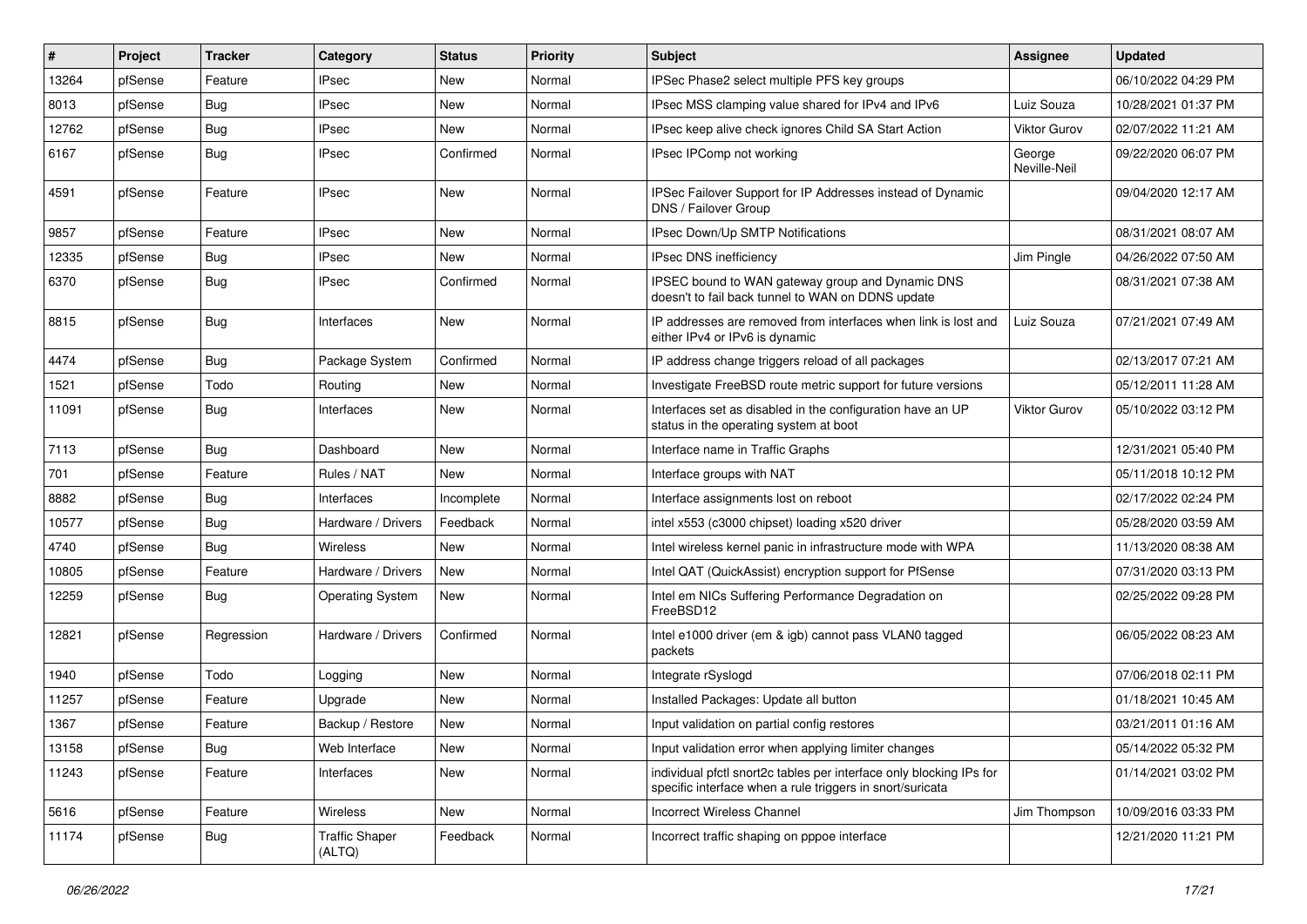| #     | Project | <b>Tracker</b> | Category                 | <b>Status</b>                 | <b>Priority</b> | <b>Subject</b>                                                                                          | <b>Assignee</b>     | <b>Updated</b>      |
|-------|---------|----------------|--------------------------|-------------------------------|-----------------|---------------------------------------------------------------------------------------------------------|---------------------|---------------------|
| 8179  | pfSense | Bug            | DHCP (IPv4)              | Feedback                      | Normal          | Incorrect reverse DNS zone in DHCP server config for<br>non-octet-aligned subnet mask                   | Renato Botelho      | 02/09/2022 11:17 PM |
| 11717 | pfSense | Bug            | Rules / NAT              | <b>New</b>                    | Normal          | Incorrect port forwarding rules if Destination port alias is not<br>equal to Redirect target port alias |                     | 03/22/2021 06:06 AM |
| 13295 | pfSense | <b>Bug</b>     | Gateway Monitoring       | Pull Request<br>Review        | Normal          | Incorrect function parameters for "get dpinger status()" call in<br>`gwlb.inc``                         |                     | 06/24/2022 07:25 AM |
| 7402  | pfSense | <b>Bug</b>     | Web Interface            | New                           | Normal          | Inconsistent use of htmlentities validation checks                                                      |                     | 03/21/2017 08:58 AM |
| 8309  | pfSense | Feature        | Hardware / Drivers       | <b>New</b>                    | Normal          | Include apuled driver to add support for LEDs on PC Engines<br>APU boards                               | Darryn Storm        | 08/20/2019 08:47 AM |
| 9035  | pfSense | <b>Bug</b>     | Rules / NAT              | <b>New</b>                    | Normal          | Inactive Interfaces are Hidden in Firewall Rules                                                        |                     | 08/14/2019 12:39 PM |
| 11730 | pfSense | <b>Bug</b>     | Web Interface            | New                           | Normal          | Improve visibility of option selections in dark themes                                                  |                     | 03/25/2021 09:38 PM |
| 6469  | pfSense | Feature        | Console Menu             | New                           | Normal          | Improve help + self documentation in console PHP shell                                                  |                     | 08/13/2019 01:23 PM |
| 5445  | pfSense | Todo           | Web Interface            | New                           | Normal          | Improve banner for "background activity"                                                                |                     | 02/06/2016 04:43 AM |
| 12875 | pfSense | Bug            | Package System           | New                           | Normal          | Import zabbix-agent6 and zabbix-proxy6 from FreeBSD Ports                                               |                     | 05/28/2022 06:50 PM |
| 12243 | pfSense | Todo           | Package System           | New                           | Normal          | Implement ```plugin interfaces()```                                                                     |                     | 02/07/2022 03:50 AM |
| 12079 | pfSense | <b>Bug</b>     | <b>IGMP Proxy</b>        | <b>New</b>                    | Normal          | IGMPProxy: kernel panic, Sleeping thread owns a<br>non-sleepable lock                                   | Mateusz Guzik       | 05/10/2022 03:14 PM |
| 8711  | pfSense | <b>Bug</b>     | <b>IGMP Proxy</b>        | <b>New</b>                    | Normal          | igmpproxy with PPPoE Interfaces                                                                         |                     | 07/28/2018 09:21 AM |
| 9338  | pfSense | <b>Bug</b>     | <b>IGMP Proxy</b>        | <b>New</b>                    | Normal          | igmpproxy ignoring downstream vlan interface                                                            |                     | 02/22/2019 03:48 AM |
| 3382  | pfSense | Bug            | <b>IGMP Proxy</b>        | <b>New</b>                    | Normal          | <b>IGMPPROXY</b> fails with more than 32 interfaces                                                     |                     | 07/12/2016 11:01 PM |
| 2335  | pfSense | <b>Bug</b>     | <b>Operating System</b>  | <b>New</b>                    | Normal          | <b>IGMPProxy and CARP Results in System Instability Upon</b><br>Reboot                                  |                     | 07/19/2014 10:25 PM |
| 13277 | pfSense | Bug            | <b>IGMP Proxy</b>        | <b>New</b>                    | Normal          | IGMP Proxy webConfigurator Page Always Produces Error                                                   |                     | 06/16/2022 07:50 PM |
| 13276 | pfSense | Bug            | <b>IGMP Proxy</b>        | <b>New</b>                    | Normal          | IGMP Proxy Error Message for Logging Links to System Log<br>Instead of Routing Log                      |                     | 06/16/2022 07:48 PM |
| 10150 | pfSense | <b>Bug</b>     | <b>IGMP Proxy</b>        | New                           | Normal          | IGMP Proxy does not scale to hundreds of streams                                                        |                     | 01/03/2020 02:56 AM |
| 6398  | pfSense | Bug            | Configuration<br>Backend | <b>New</b>                    | Normal          | If config cannot be loaded due to corruption or bug, it isn't<br>handled gracefully (just stops)        |                     | 08/13/2019 01:23 PM |
| 6539  | pfSense | Feature        | Rules / NAT              | <b>New</b>                    | Normal          | ICMPv6 filtering requires multiple rules - no range support                                             |                     | 08/13/2019 01:23 PM |
| 7665  | pfSense | Bug            | Aliases / Tables         | <b>New</b>                    | Normal          | Host range validation for Aliases is not strict enough                                                  |                     | 08/21/2019 11:01 AM |
| 7738  | pfSense | Feature        | <b>IPsec</b>             | <b>New</b>                    | Normal          | Highlight which IPSec (or other VPN) crypto modes are<br>hardware-accelerated in the UI                 |                     | 08/13/2019 03:46 PM |
| 12176 | pfSense | Todo           | Interfaces               | <b>Pull Request</b><br>Review | Normal          | Hide WireGuard interfaces on appropriate pages                                                          |                     | 08/11/2021 12:52 AM |
| 12720 | pfSense | <b>Bug</b>     | Rules / NAT              | <b>Pull Request</b><br>Review | Normal          | Hide the "tag" field on non-floating tabs                                                               | <b>Viktor Gurov</b> | 01/24/2022 03:11 PM |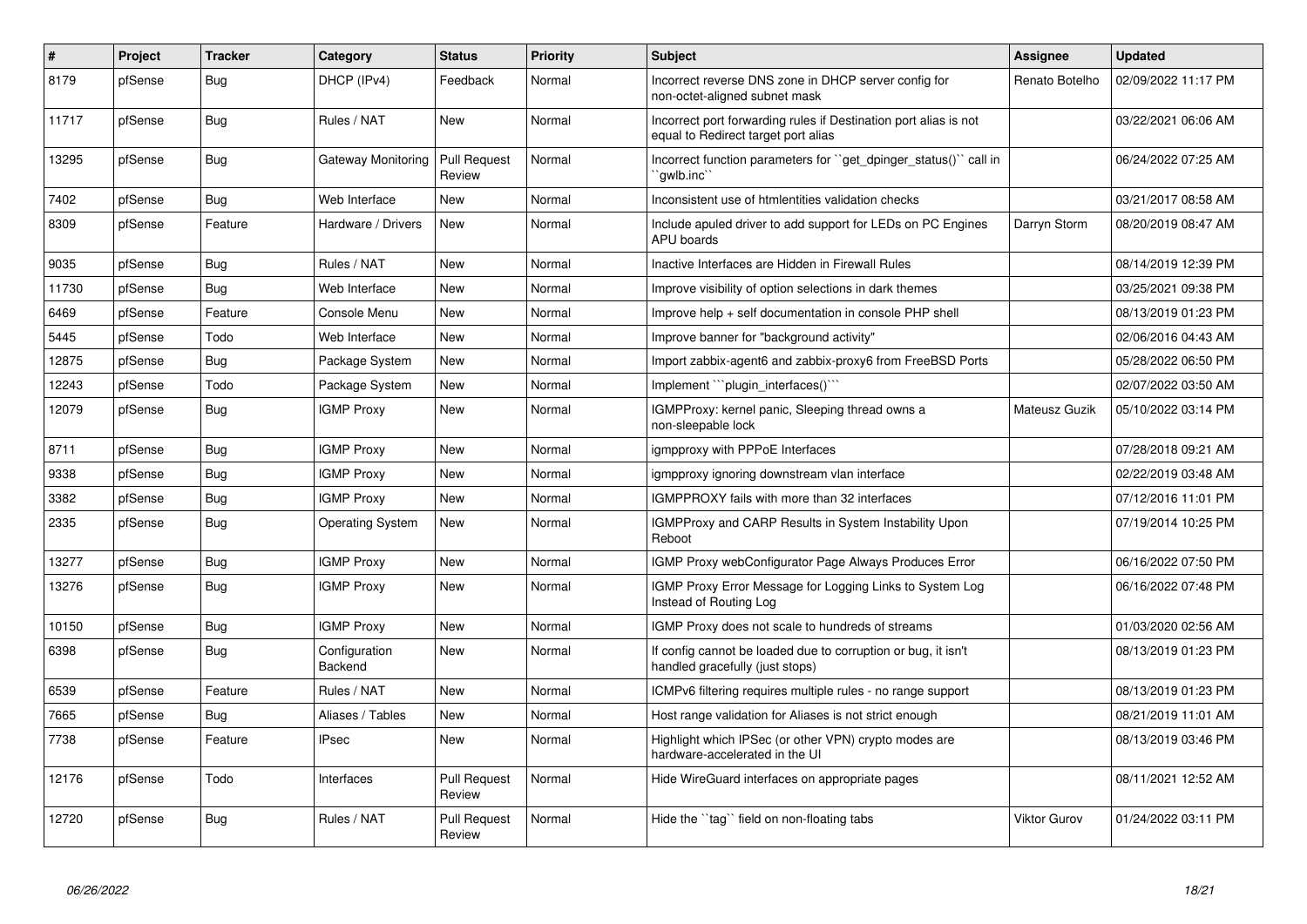| $\#$  | Project | <b>Tracker</b> | Category                        | <b>Status</b>                 | <b>Priority</b> | <b>Subject</b>                                                                                                                                 | <b>Assignee</b>     | <b>Updated</b>      |
|-------|---------|----------------|---------------------------------|-------------------------------|-----------------|------------------------------------------------------------------------------------------------------------------------------------------------|---------------------|---------------------|
| 2308  | pfSense | <b>Bug</b>     | <b>Traffic Shaper</b><br>(ALTQ) | New                           | Normal          | HFSC WebUI doesn't check for "Bandwidth" setting                                                                                               |                     | 12/04/2012 07:12 PM |
| 5887  | pfSense | Bug            | Interfaces                      | Confirmed                     | Normal          | hardware_offloading_applyflags sets/unsets most values when<br>already set correctly                                                           |                     | 07/06/2016 03:31 PM |
| 12249 | pfSense | Bug            | Backup / Restore                | New                           | Normal          | HAProxy causing failed ACB backups                                                                                                             |                     | 11/15/2021 11:58 PM |
| 1257  | pfSense | Feature        | Certificates                    | <b>Pull Request</b><br>Review | Normal          | Handle encypted CA/Certificate private keys                                                                                                    |                     | 10/12/2020 07:12 AM |
| 7957  | pfSense | Feature        | Web Interface                   | New                           | Normal          | GUI theme - separate "colour" from "compact/normal" in theme<br>dropdown                                                                       |                     | 10/17/2017 06:58 AM |
| 12431 | pfSense | Todo           | Web Interface                   | <b>Pull Request</b><br>Review | Normal          | GUI pages should use "POST" for AJAX calls, not "GET"                                                                                          | Viktor Gurov        | 05/17/2022 02:20 PM |
| 11666 | pfSense | Bug            | Logging                         | New                           | Normal          | GUI Firewall log search not parsing filter.log beyond hard coded<br>limit                                                                      |                     | 03/12/2021 11:38 AM |
| 12483 | pfSense | Bug            | Configuration<br>Backend        | New                           | Normal          | GUI creates inconsistent config.xml                                                                                                            |                     | 10/23/2021 06:48 AM |
| 6738  | pfSense | Feature        | Web Interface                   | New                           | Normal          | GUI Action Buttons replicated to the top of the List                                                                                           |                     | 07/10/2021 01:04 PM |
| 12225 | pfSense | Bug            | Authentication                  | <b>Pull Request</b><br>Review | Normal          | Group membership field is not needed for remote groups                                                                                         | <b>Viktor Gurov</b> | 05/17/2022 02:21 PM |
| 521   | pfSense | Feature        | User Manager /<br>Privileges    | New                           | Normal          | Group manager Assigned Permissions                                                                                                             |                     | 04/18/2010 02:59 PM |
| 12625 | pfSense | Feature        | Logging                         | New                           | Normal          | Granular logging options for default firewall rules.                                                                                           |                     | 12/21/2021 06:39 PM |
| 9942  | pfSense | Feature        | <b>Operating System</b>         | New                           | Normal          | Give pfSense the possibility to change the keyboard Layout for<br>console users                                                                |                     | 01/22/2021 02:33 AM |
| 13218 | pfSense | Bug            | Interfaces                      | <b>Pull Request</b><br>Review | Normal          | GIF-based interface MTU is assigned to parent interface on<br>boot when parent interface is a LAGG                                             | <b>Viktor Gurov</b> | 05/27/2022 05:25 AM |
| 11872 | pfSense | Bug            | Interfaces                      | New                           | Normal          | gif interfaces reporting incorrect traffic counters                                                                                            |                     | 12/30/2021 04:00 AM |
| 7821  | pfSense | Bug            | DHCP (IPv6)                     | New                           | Normal          | GIF does not support broadcast                                                                                                                 |                     | 08/29/2017 10:50 AM |
| 8343  | pfSense | Bug            | Gateways                        | New                           | Normal          | Gateway Routes (Default Routes) not removed in Kernel when<br>removed from GUI                                                                 |                     | 05/14/2020 01:22 AM |
| 3312  | pfSense | <b>Bug</b>     | <b>IPsec</b>                    | <b>New</b>                    | Normal          | Gateway on IPsec rules is not functional in pf                                                                                                 |                     | 01/28/2020 10:09 PM |
| 7671  | pfSense | Feature        | Gateway Monitoring              | <b>New</b>                    | Normal          | Gateway Monitoring Via Custom Script or Telnet.                                                                                                |                     | 09/18/2020 02:59 PM |
| 11960 | pfSense | <b>Bug</b>     | Gateway Monitoring   Feedback   |                               | Normal          | Gateway Monitoring Traffic Goes Out Default Gateway                                                                                            |                     | 12/20/2021 05:43 AM |
| 11570 | pfSense | Regression     | Gateways                        | <b>Pull Request</b><br>Review | Normal          | Gateway monitoring services is not always restarted on<br>interface events, which may prevent a WAN from recovering<br>back to an online state | Viktor Gurov        | 06/22/2022 09:04 PM |
| 3132  | pfSense | Bug            | <b>Gateway Monitoring</b>       | In Progress                   | Normal          | Gateway events for IPv6 affect IPv4 services and vice versa                                                                                    | Viktor Gurov        | 05/10/2022 03:10 PM |
| 12920 | pfSense | <b>Bug</b>     | <b>Gateway Monitoring</b>       | <b>Pull Request</b><br>Review | Normal          | Gateway behavior differs when the gateway does not exist in<br>config.xml                                                                      | Viktor Gurov        | 06/12/2022 01:27 PM |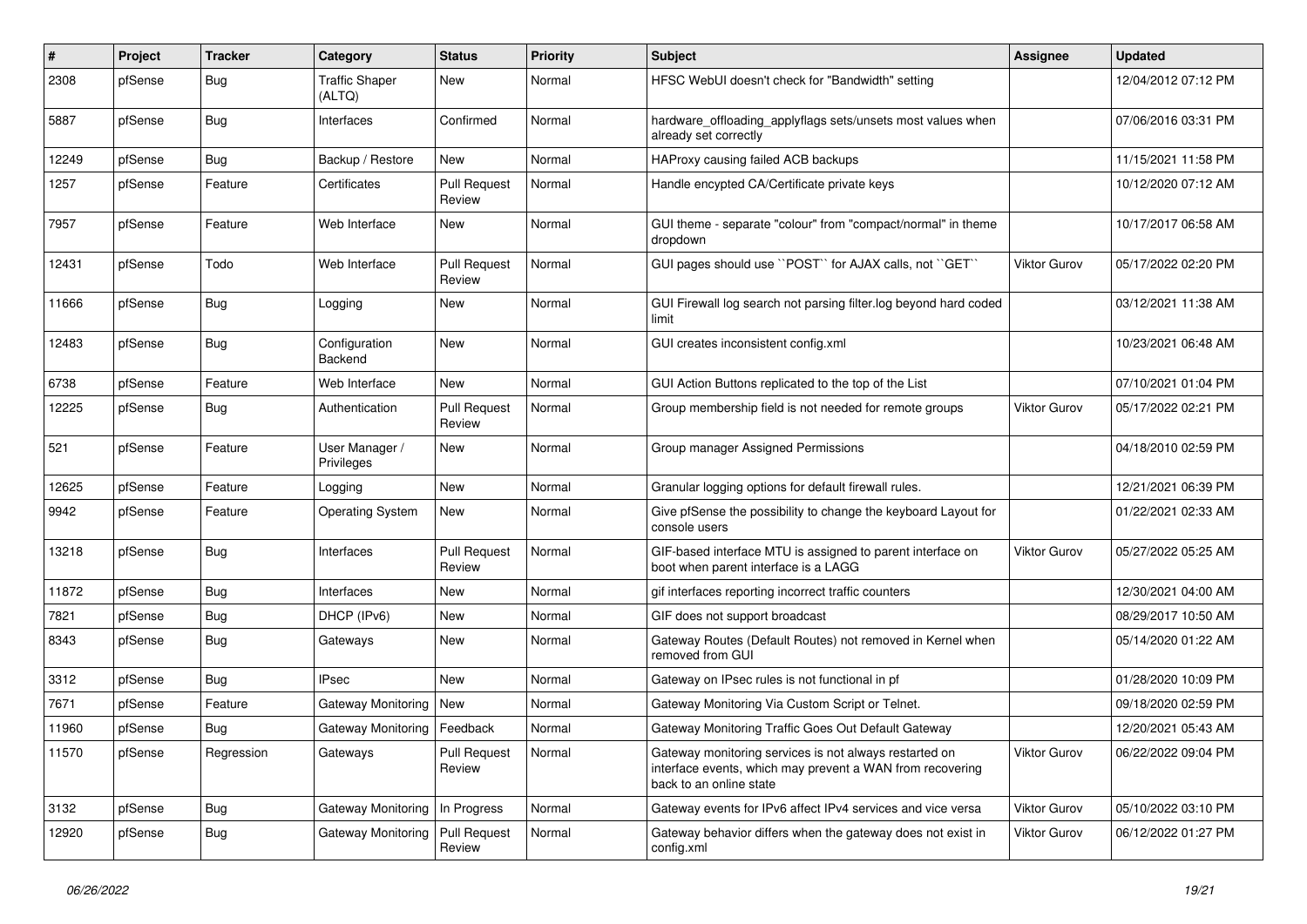| #     | Project | <b>Tracker</b> | Category                        | <b>Status</b>                 | <b>Priority</b> | <b>Subject</b>                                                                                            | <b>Assignee</b>     | <b>Updated</b>      |
|-------|---------|----------------|---------------------------------|-------------------------------|-----------------|-----------------------------------------------------------------------------------------------------------|---------------------|---------------------|
| 6627  | pfSense | Bug            | Rules / NAT                     | <b>New</b>                    | Normal          | floating tab match rules ignore quick action so should be<br>removed                                      |                     | 07/18/2016 02:15 PM |
| 13046 | pfSense | <b>Bug</b>     | Rules / NAT                     | New                           | Normal          | Floating rule applied to IPv6 interface with a SLAAC DHCPv6<br>gateway reports error on boot              |                     | 04/11/2022 09:50 AM |
| 11232 | pfSense | <b>Bug</b>     | <b>Operating System</b>         | <b>New</b>                    | Normal          | Fix pfSense_fsync                                                                                         |                     | 01/08/2021 08:53 AM |
| 13051 | pfSense | Bug            | <b>Traffic Shaper</b><br>(ALTQ) | New                           | Normal          | Firewall traffic shaper by interface selection unknow                                                     |                     | 04/12/2022 07:03 AM |
| 7373  | pfSense | <b>Bug</b>     | Rules / NAT                     | <b>New</b>                    | Normal          | Firewall schedules GUI needs to be redone from scratch                                                    |                     | 08/21/2019 08:56 AM |
| 4479  | pfSense | <b>Bug</b>     | <b>Operating System</b>         | <b>New</b>                    | Normal          | Firewall rules won't match GRE interface after applying IPSEC<br>transport encryption on GRE tunnel       | Luiz Souza          | 08/20/2021 08:46 AM |
| 12673 | pfSense | <b>Bug</b>     | Dashboard                       | Pull Request<br>Review        | Normal          | Firewall Logs Widget fails to update at intervals below 5<br>seconds.                                     | <b>Viktor Gurov</b> | 05/17/2022 02:20 PM |
| 12857 | pfSense | <b>Bug</b>     | Gateways                        | New                           | Normal          | Firewall gateway goes away when making changes to Bridge0<br>device                                       |                     | 02/27/2022 11:20 AM |
| 10493 | pfSense | Bug            | <b>IPsec</b>                    | <b>New</b>                    | Normal          | filter get vpns list() issues                                                                             |                     | 05/06/2020 01:07 AM |
| 12056 | pfSense | <b>Bug</b>     | Logging                         | <b>New</b>                    | Normal          | Filterlog says "Unknown Option %u"                                                                        |                     | 06/18/2021 05:51 AM |
| 13067 | pfSense | <b>Bug</b>     | <b>FilterDNS</b>                | <b>New</b>                    | Normal          | filterdns resolve interval is twice the intended value                                                    |                     | 04/17/2022 07:45 PM |
| 13165 | pfSense | Feature        | Dashboard                       | <b>Pull Request</b><br>Review | Normal          | Feat: live update for Services dashboard widget                                                           |                     | 05/15/2022 01:48 AM |
| 7956  | pfSense | Feature        | Web Interface                   | New                           | Normal          | Favicon able to match GUI colour setting?                                                                 |                     | 10/17/2017 06:36 AM |
| 12519 | pfSense | <b>Bug</b>     | Authentication                  | <b>New</b>                    | Normal          | Fail authentication using special character in password via the<br><b>LDAP</b> connector                  |                     | 11/12/2021 07:39 AM |
| 2774  | pfSense | Feature        | DHCP (IPv4)                     | <b>New</b>                    | Normal          | Extend DHCP Pools code to allow using different subnets                                                   |                     | 08/19/2019 10:27 AM |
| 12848 | pfSense | Feature        | Dynamic DNS                     | New                           | Normal          | Evaluation of the DynDNS "Result Match" string                                                            |                     | 02/22/2022 02:01 AM |
| 9241  | pfSense | Bug            | Interfaces                      | New                           | Normal          | Ethernet link cycles up/down if "auto-negotiate" is explicitly<br>selected in interface configuration     |                     | 12/31/2018 08:36 PM |
| 9690  | pfSense | <b>Bug</b>     | Interfaces                      | <b>New</b>                    | Normal          | Ethernet flow control should be disabled by default                                                       |                     | 08/19/2019 06:45 PM |
| 8004  | pfSense | Bug            | <b>NAT Reflection</b>           | New                           | Normal          | Error notice for a deleted NAT that had a RULE or an existing<br>NAT which is claimed to have no NAT port |                     | 10/24/2017 06:39 PM |
| 13068 | pfSense | <b>Bug</b>     | Aliases / Tables                | <b>New</b>                    | Normal          | Error loading rules when URL Table IPs content is empty                                                   |                     | 04/17/2022 09:07 PM |
| 13280 | pfSense | <b>Bug</b>     | Unknown                         | <b>New</b>                    | Normal          | Entries duplicated in /boot/loader.conf                                                                   |                     | 06/19/2022 11:11 AM |
| 13242 | pfSense | Feature        | Gateway Monitoring              | <b>New</b>                    | Normal          | Enhancements to static route creation/deletion for dpinger<br>monitor IPs                                 |                     | 06/03/2022 11:20 AM |
| 7977  | pfSense | <b>Bug</b>     | Translations                    | <b>New</b>                    | Normal          | English text shown in stead of translated text (Routing -<br>Gateway groups - edit)                       |                     | 08/21/2019 11:28 AM |
| 13287 | pfSense | Feature        | Configuration<br>Backend        | <b>New</b>                    | Normal          | Encode OpenVPN Custom Options                                                                             |                     | 06/20/2022 10:33 AM |